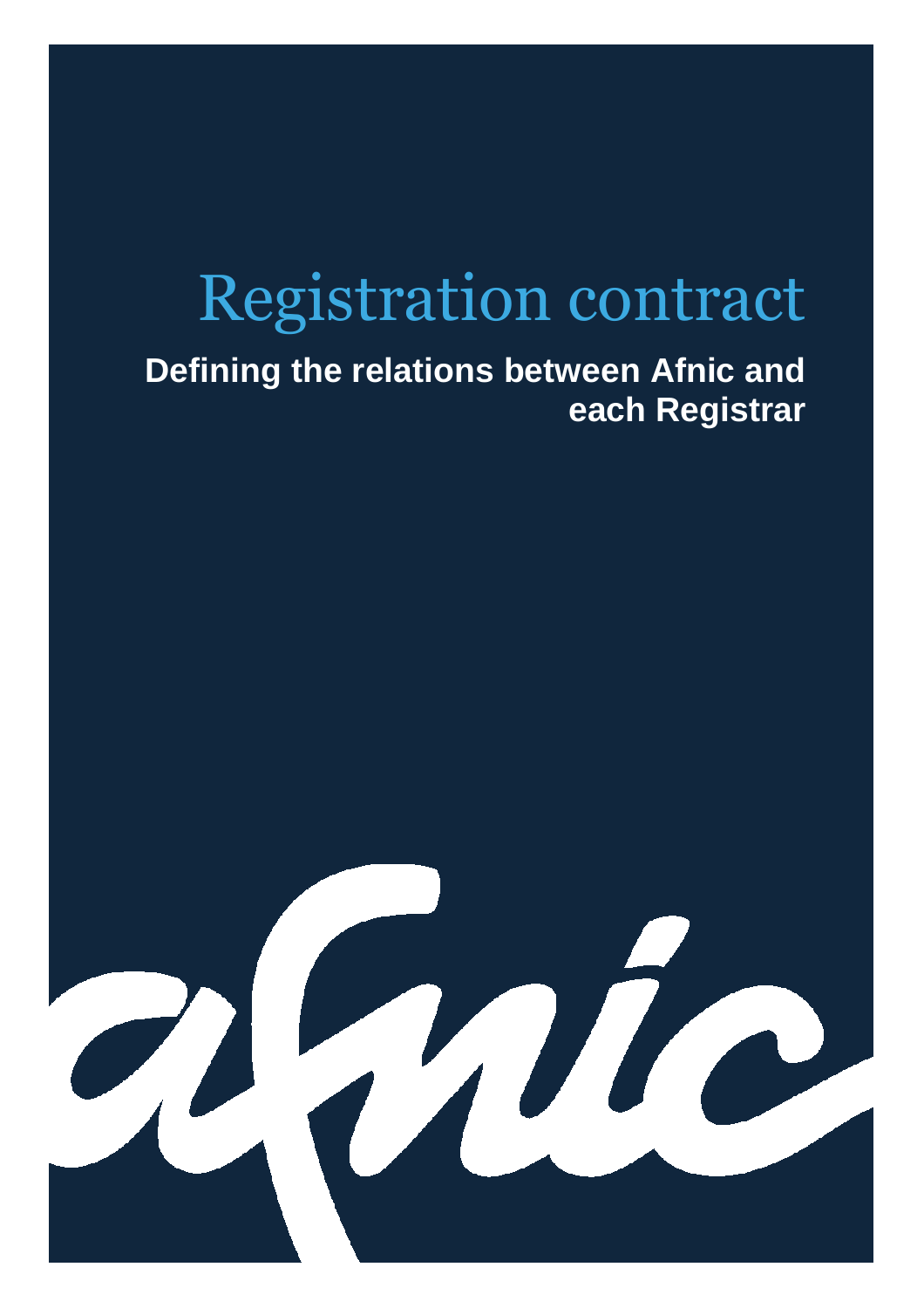## Table of contents

| Article 27 – Consequences of the Termination of Contractual Relations  18 |  |
|---------------------------------------------------------------------------|--|
|                                                                           |  |
|                                                                           |  |
|                                                                           |  |
|                                                                           |  |
|                                                                           |  |
|                                                                           |  |
|                                                                           |  |
|                                                                           |  |
|                                                                           |  |
|                                                                           |  |
|                                                                           |  |
|                                                                           |  |
|                                                                           |  |
|                                                                           |  |
|                                                                           |  |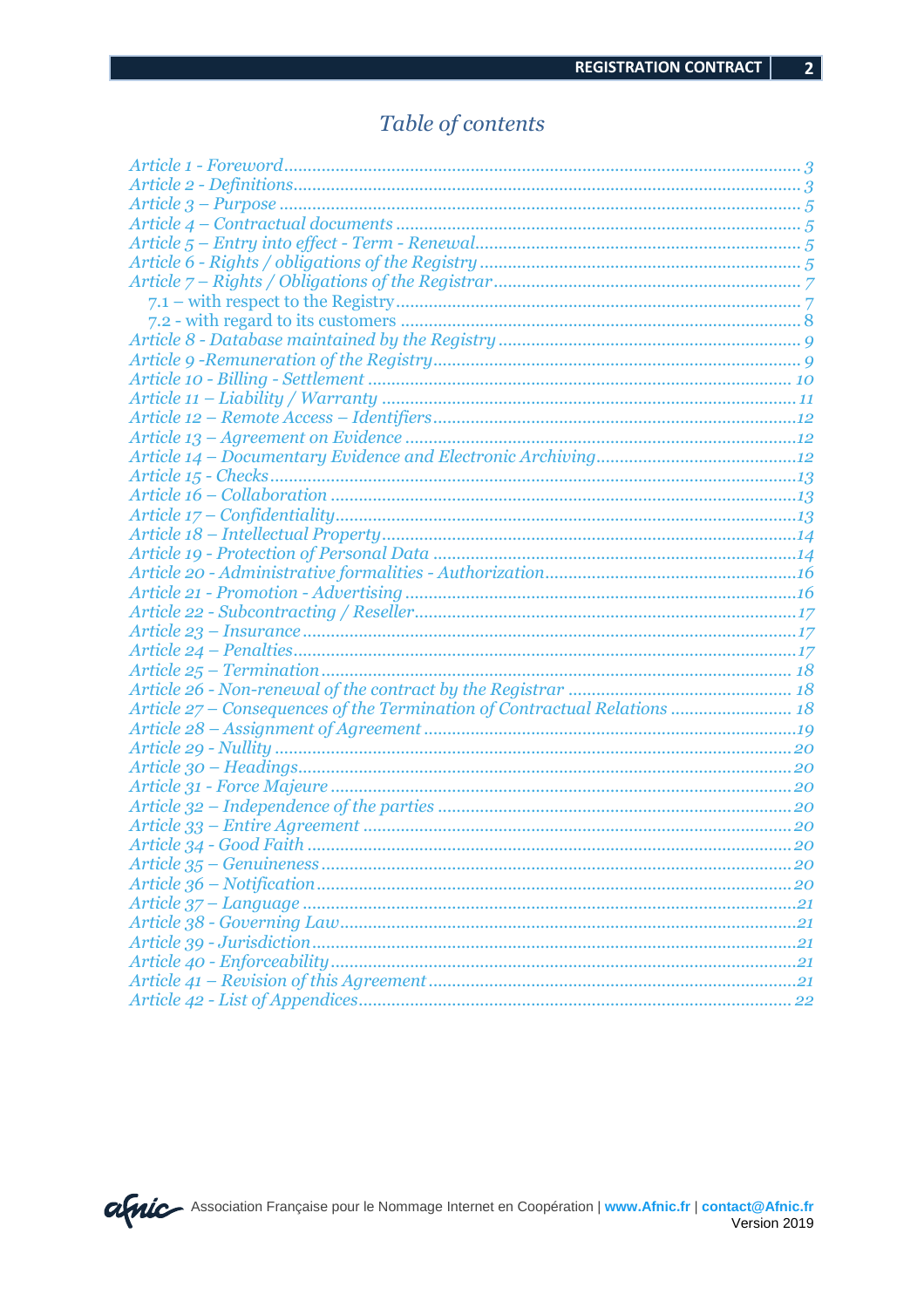#### *Article 1 - Foreword*

- 1. By Order of the French Minister of Economy, Industry and Employment, l'Association Française pour le Nommage Internet en Coopération - The French Network Information Centre (hereinafter referred to as Afnic), an association governed by the provisions of the Law of July 1 1901, has been designated to serve as the Registry for .fr Top-Level Domain names in the Internet addressing system.
- 2. The framework for Afnic's functions is defined by:
	- $\checkmark$  The French Electronic Communications and Telecommunications Act (CPCE);
	- $\checkmark$  the State-Afnic Agreement, the articles of association of Afnic and its rules of procedure;
	- $\checkmark$  The settlement of alternative dispute resolution procedures as approved by order.
- 3. As part of its functions and in compliance with the decisions taken by its governing bodies, Afnic has worked closely with the consultative committees that make it up in order to develop:
	- $\checkmark$  The Naming policy on naming zones managed by Afnic;
	- $\checkmark$  A registration contract that defines the contractual relationship between Afnic in its capacity as Registry and the Registrars, pursuant to the provisions of the French Electronic Communications and Telecommunications Act;
	- $\checkmark$  A procedure for accrediting Registrars pursuant to the provisions of the French Electronic Communications and Telecommunications Act
- 4. The Registry wishes to offer its customers a range of services related to the naming zones managed by Afnic.
- 5. The Registrar hereby states that:
	- $\checkmark$  a professional experienced in the processing of domain names managed by Afnic;
	- $\checkmark$  It is familiar with the technical and administrative issues involved in the naming zones managed by Afnic;
	- $\checkmark$  It meets the accreditation criteria required:
	- $\checkmark$  Have qualified personnel in sufficient numbers to carry out its assignments and financial resources to ensure optimum management of its business;
	- $\checkmark$  Be fully compliant with the social security and tax legislation and have paid to Afnic all of the sums due and, more generally, have paid all of the corresponding sums (duties, taxes, contributions, etc.) to the competent authorities
	- $\checkmark$  Has obtained, prior to its commitment, all the items required, in particular against the risks in terms of loss of accreditation and warranty due to Afnic.

#### *Article 2 - Definitions*

6. For the purposes of this Agreement, the terms below are defined as follows: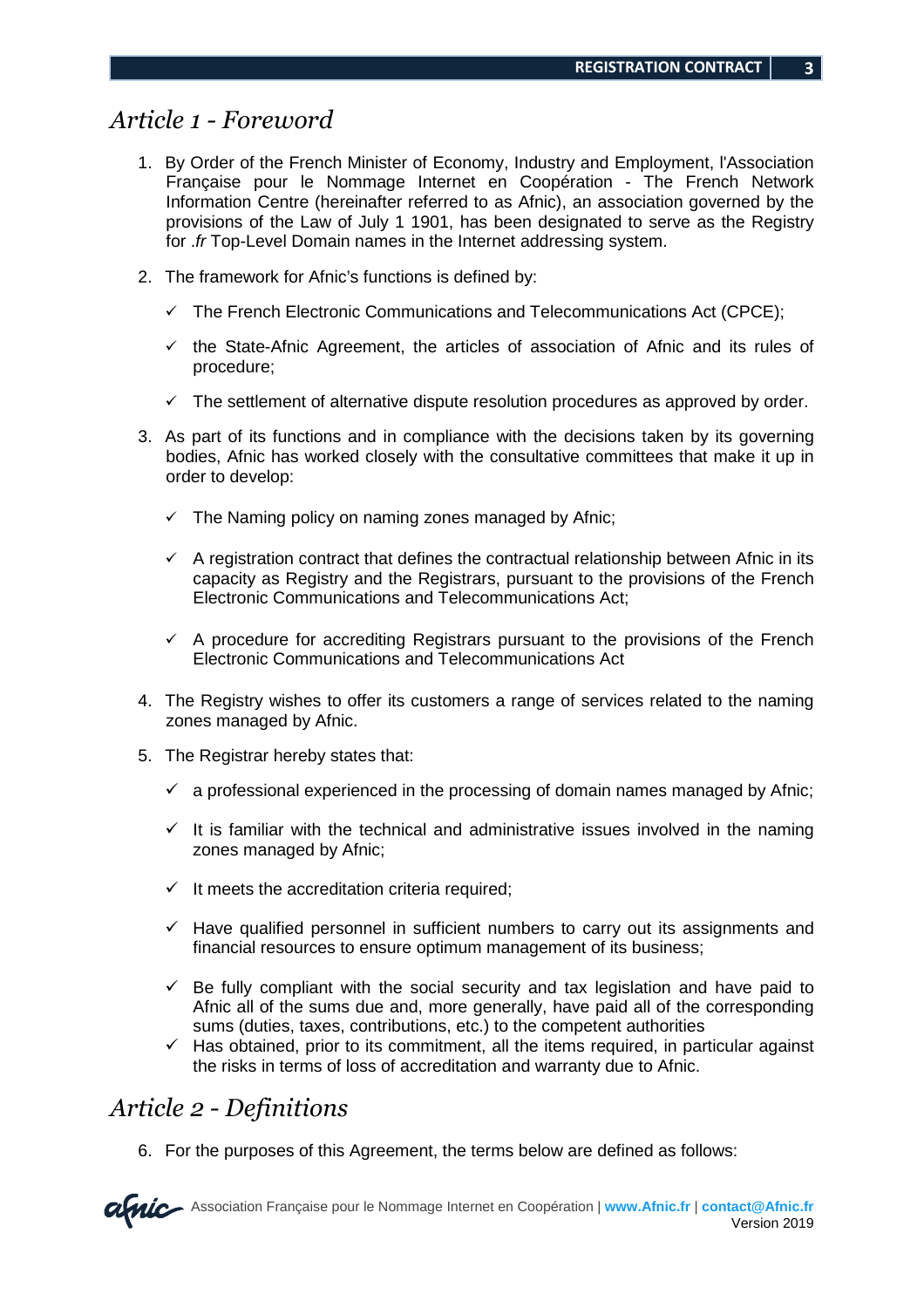- $\checkmark$  "Administrative act": generic term encompassing all the requests for administrative and technical operations send by the Registrar to Afnic.
- $\checkmark$  "Blocking": operation involving the withdrawal of a domain name from the DNS (Domain Name System) and making it inoperative. However, the domain name still appears in the database and still belongs to its registrant. A blocked domain name cannot therefore by registered by a third party.
- $\checkmark$  "Registrar": corporate entity accredited by Afnic and which, under the terms of this Agreement, provides domain name registration services to its customers.
- $\checkmark$  "Naming Policy": document consisting of the rules for registering domain names, the procedures manual, integration guide, dispute management policy for French Internet domains, the policy for publishing and accessing data on registrations and in general all the documents and procedures adopted by Afnic.
- $\checkmark$  "State-Afnic Agreement": Agreement between the French government and Afnic on the allocation and management of top level domain names under the .fr extension.
- $\checkmark$  "Applicant": individual or corporate entity requesting the registration or transfer of one or more domain name(s) through a Registrar.
- $\checkmark$  "Annual fee": fee owed to Afnic each year by the Registry in order to access its domain name registration services.
- $\checkmark$  "Suspension of transactions": operation preventing any future transactions on the domain name. This does not affect the operation of the domain name (site access, email addresses, renewal, etc.)
- $\checkmark$  "Administrative suspension": operation preventing any changes to the domain name with the exception of technical *updates*. This does not affect the operation of the domain name (site access, email addresses, renewal, etc.)
- $\checkmark$  "Procedures Guide": document for use by Registrars detailing how to perform transactions on a domain name.
- $\checkmark$  "Integration Guide": document designed for use by Registrars compiling all the information required to implement the Afnic application interface for domain name management.
- $\checkmark$  "Orphan domain name": validly registered domain name which is no longer managed by a registrar.
- $\checkmark$  "Registry": a legal entity responsible for assigning and managing the Internet domain names mentioned in the Post and Electronic Communications Code, here Afnic.
- $\checkmark$  "Rules of procedure": document describing the operation of Afnic which complements the Afnic articles of association.
- $\checkmark$  "Afnic articles of association": articles of association of the French Network Information Centre (Afnic), compliant with the provisions of the law dated 1 July 1901.

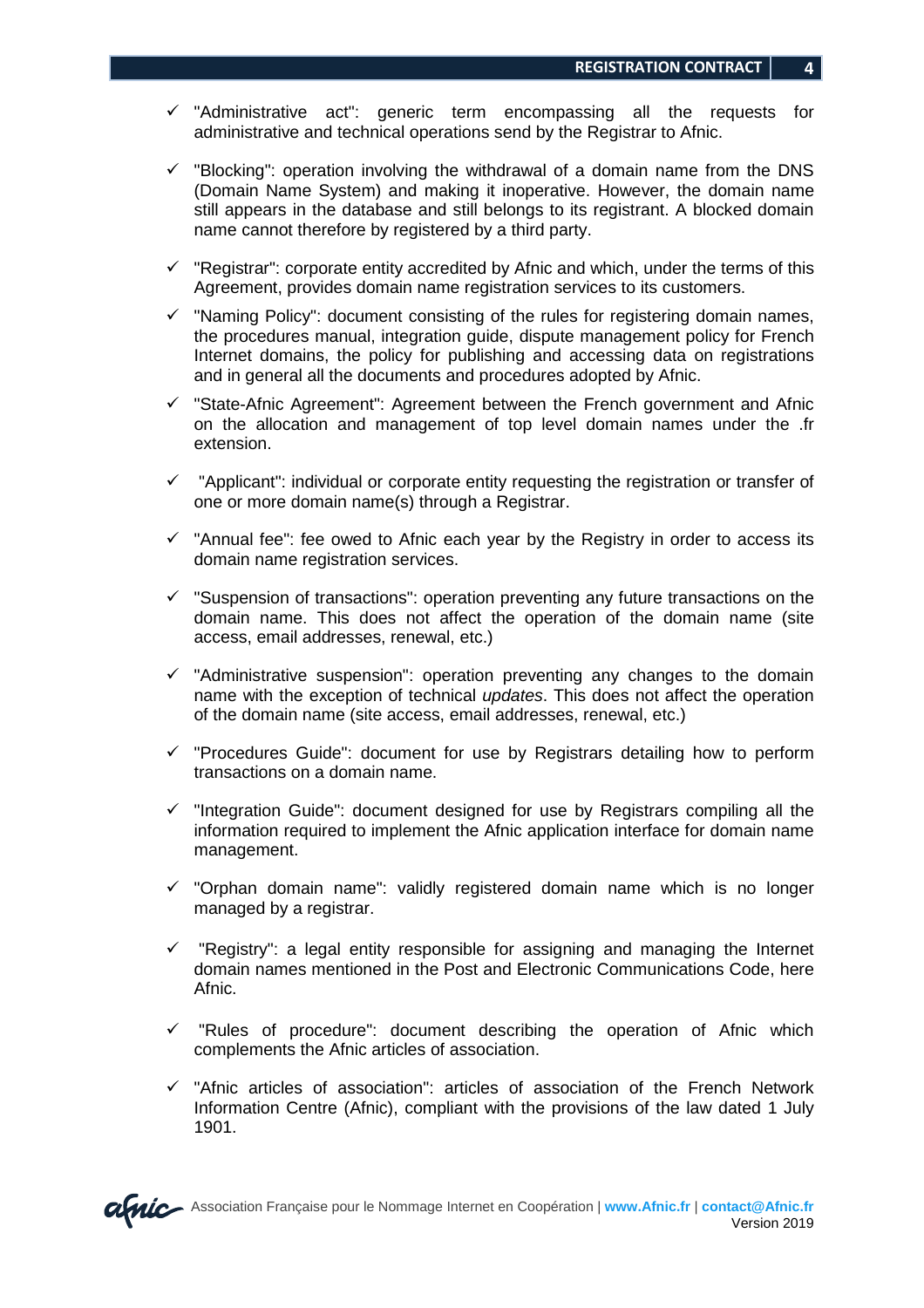- $\checkmark$  "Holder": individual or corporate entity that is a customer of the Registrar and has registered or renewed one or more domain name(s).
- $\checkmark$  "Naming zone": unit consisting of a top-level domain and one or more secondlevel domain(s).

#### *Article 3 – Purpose*

- 7. The purpose of this contract is to define the contractual relationship between Afnic as the Registry and each Registrar.
- 8. This contract applies to all the naming zones managed by Afnic, including the .fr, .pm, .re, .tf, .wf and .yt extensions.
- 9. This contract is not intended to govern the relations between Afnic and the Registrar when it acts as the holder of domain names to which the naming policy applies.

#### *Article 4 – Contractual documents*

10. The contractual documents binding Afnic and the Registry are, by order of priority:

- $\checkmark$  the accreditation policy;
- $\checkmark$  The accreditation application package;
- $\checkmark$  This contract (hereinafter referred to as the "registration contract") and its appendices;
	- o Appendix 1 "Billing scale";
	- o Appendix 2 "Debit authorization";
	- o Appendix 3 "Appropriate safeguards for transfers outside the European Union"
- $\checkmark$  The Naming Policy;
- $\checkmark$  The Procedure Guide
- $\checkmark$  The Registrar identification form;
- 11. In case of conflict between documents of a different type and rank, the provisions contained in the document of the higher rank will prevail.

#### *Article 5 – Entry into effect - Term - Renewal*

- 12. The contract enters into effect after its acceptance by the Registry.
- 13. For the first year, regardless of the date on which the Registrar accepts its accreditation, the contract is applicable for a period expiring on 31 December of the current calendar year.
- 14. Thereafter, the contract is automatically renewed for each annual period beginning on January 1 and ending December 31 of each year.

#### *Article 6 - Rights / obligations of the Registry*

15. In its capacity as the Registry, Afnic:

 $\checkmark$  Manages and maintains the registry of domain names;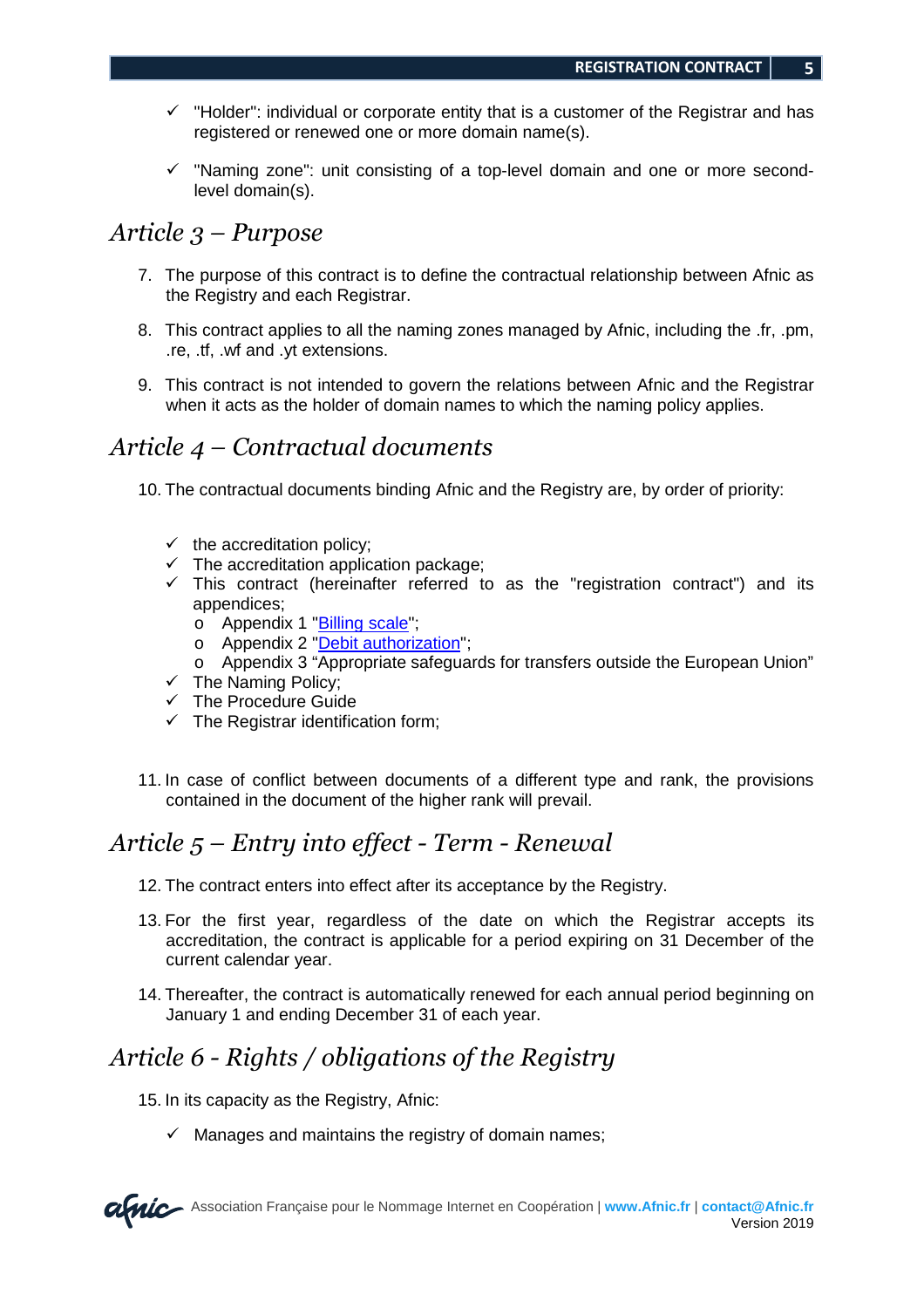- $\checkmark$  Meets the requests for administrative acts sent to it by the Registrars;
- $\checkmark$  Collects from Registrars the data required to meet the aforementioned requests;
- $\checkmark$  Publishes each day the domain names registered the day before;
- $\checkmark$  Makes public the prices charged for its services;
- $\checkmark$  Provides an accreditation procedure and the list of accredited registrars.

16. In order to carry out its mission, Afnic may be lead to define:

- $\checkmark$  The Naming Policy;
- $\checkmark$  Non-discriminatory and transparent procedures for the accreditation of Registrars;
- $\checkmark$  The requirements of permanence, quality and availability of the infrastructures and/or tools for the allocation and management of domain names;
- $\checkmark$  The practical procedures for assessing and/or evaluating the Registry and its results;
- $\checkmark$  A repository of best practices, the code of ethics and any other similar document intended for Registrars.
- 17. As such, Afnic develops the corresponding policies, procedures, methodologies, terms of use and/or licenses.
- 18. Technically, Afnic provides the following services:
	- $\checkmark$  Monitoring of the zones installed;
	- $\checkmark$  Follow-up of the consistency of the database maintained by Afnic;
	- $\checkmark$  Operation of the DNS service for the French naming zone;
	- $\checkmark$  Monitoring the operation of name servers;
	- $\checkmark$  Development of tools for automating the operation;
	- $\checkmark$  Management of information servers;
	- $\checkmark$  National and international coordination of these services.
- 19. Afnic notifies the Registrar, by any useful means, at least three (3) months prior to its implementation of any technical and/or administrative change having a direct impact on the Registrar, provided that the implementation can only occur after a period of two (2) months following the availability of the specifications. Certain exceptional, urgent and duly substantiated changes may, however, waive the application of these provisions (amendments to legislation, impacts of a court order, etc.). Certain exceptional, urgent and duly substantiated changes may, however, waive the application of these provisions (amendments to legislation, impacts of a court order, etc.)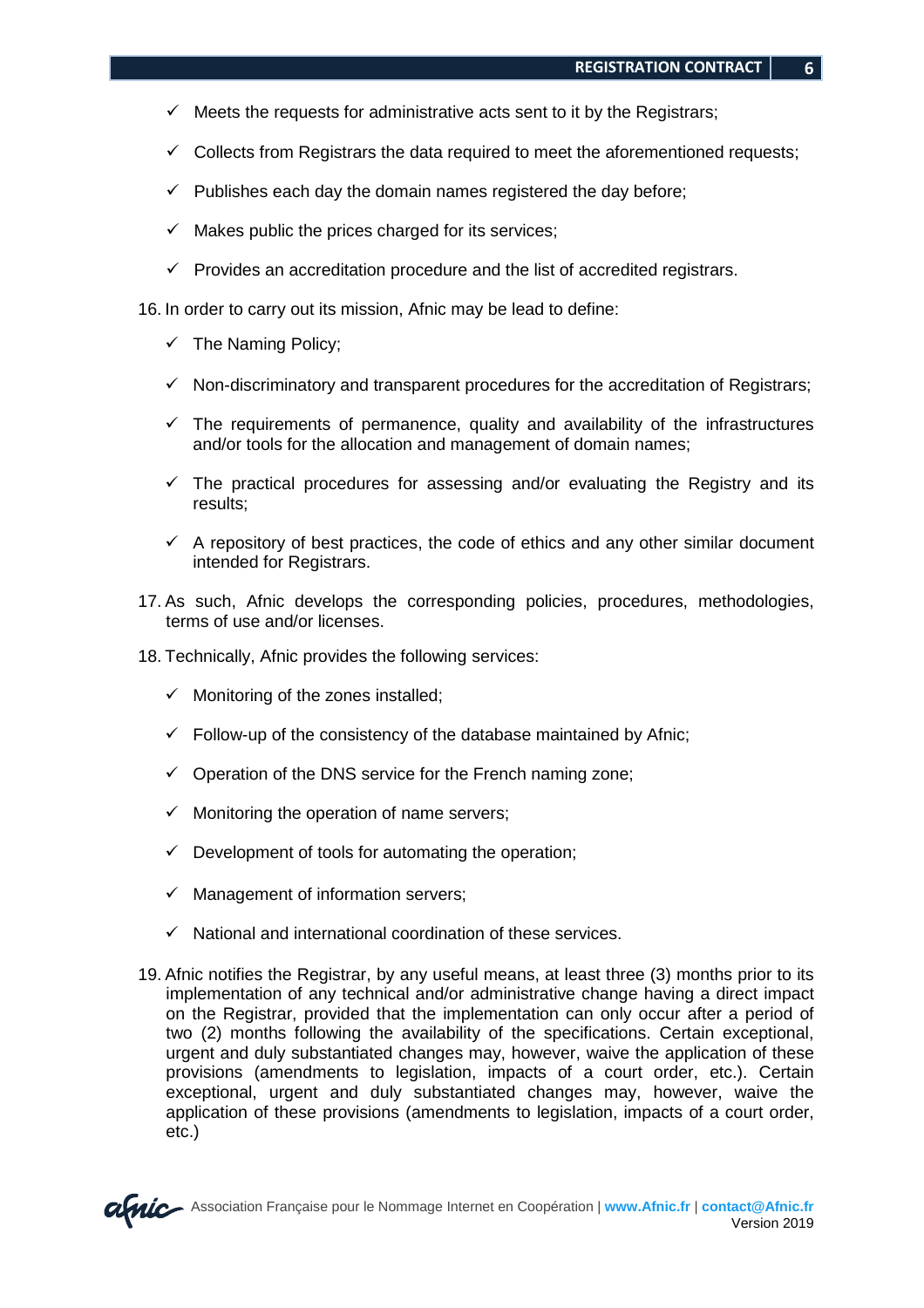- 20. Afnic responds to enquiries from the Minister in charge of Electronic Communications on its activities and those of the Registrars.
- 21. Afnic publishes the price of its domain name allocation and management services.
- 22. Afnic provides Registrars with an online tool (extranet) to manage the administrative and technical aspects of their registration business.
- 23. Afnic is committed to offering Registrars and to maintaining an automated interface via EPP a web interface for the registration of domain names.
- 24. In exceptional circumstances and without this being understood as an obligation of supervision or vigilance, Afnic could take the place of the Registrar.

#### *Article 7 – Rights / Obligations of the Registrar*

#### *7.1 – WITH RESPECT TO THE REGISTRY*

- 25. The Registrar agrees to comply with the legal and regulatory provisions relating to naming and all the documents of any kind prepared by the Afnic including:
	- $\checkmark$  The Naming Policy;
	- $\checkmark$  The accreditation policy;
	- $\checkmark$  The repository of best practices, the code of ethics, and any other similar document if adopted by Afnic.
- 26. Subject to changes caused by the dematerialization of the procedures, the Registrar shall establish and forward to Afnic, in strict compliance with the terms of the naming policy or policies, all the items and/or documents where applicable, specific to each request for an administrative act.
- 27. The Registrar is required to meet the requests of Afnic within a maximum of 72 hours, this lead-time being reduced to 48 hours in the case of an emergency duly substantiated by Afnic in its request.
- 28. In particular, the registrar undertakes to meet the requests of Afnic and generally to assist in the resolution of disputes, litigation or pre-litigation, involving one or more domain names of the naming zones organized at Afnic including:
	- $\checkmark$  Provide within the lead-time prescribed by Afnic any information or document requested by the latter;
	- $\checkmark$  To abide by any request from the Afnic within the prescribed lead-time concerning the administration of one or more domain names, whether in order to delete or transfer the domain name.
- 29. The Registrar is held to communicate and maintain at all times an operative phone number and/or a functional email address at which it can be reached by Afnic during office hours.
- 30. The Registrar undertakes to keep up to date all the information provided to Afnic within the framework of this contract and in particular its identification details and the information concerning the services possibly offered to its customers.

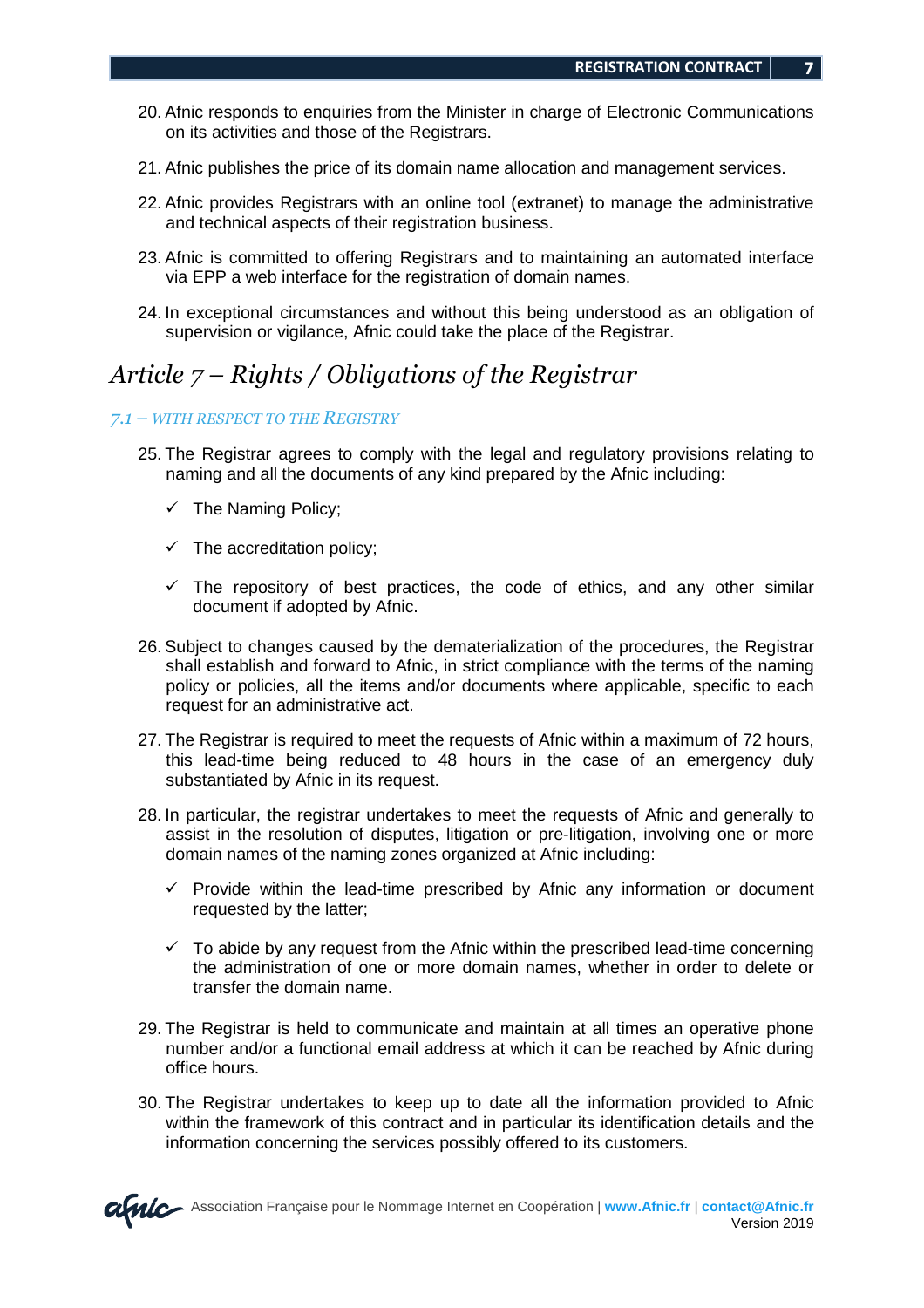- 31. In the event of changes or modifications, the Registrar must immediately inform Afnic by e-mail or by any other means at its convenience, or by using the space reserved for this purpose on the Afnic website.
- 32. The Registrar shall inform Afnic of any proceedings affecting its legal situation and in particular safeguarding proceedings, receivership, liquidation, partial or total takeover, etc., within eight (8) days of the event in question.
- 33. The Registrar undertakes not to perform any act or technical intervention which would adversely affect the smooth running of Afnic services, and generally undertakes to abide by the best practices or any other equivalent provisions developed by Afnic.

#### *7.2 - WITH REGARD TO ITS CUSTOMERS*

- 34. The Registrar:
	- $\checkmark$  Is in charge, on an exclusive basis, of the relationship with its Customers and shall be responsible for processing their requests, as well as any complaints, and generally for fulfilling all of its obligations described herein;
	- $\checkmark$  Inform the customer of the laws and regulations and the terms of the version of the naming policy or policies effective on the date of the request for an administrative act, according to the methodologies and terms of use or licenses defined by Afnic. As such, the Registrar undertakes to inform its customers of the following (the list not being exhaustive):
		- The obligations in terms of eligibility;
		- Their rights and obligations in their capacity as the holder of a domain name;
		- Their responsibility with regard to the choice of domain name including the obligation to respect the rules laid down in the French Electronic Communications and Telecommunications Act;
		- The need to provide accurate identification data:
		- The processing of personal data and the exercise of their personal rights;
		- And in general, to make available to its customers all the Registry documents and policies.
	- $\checkmark$  Ensures compliance by the customer, of these items;
	- $\checkmark$  Passes on to customers any changes and subsequent updates thereof;
	- $\checkmark$  Publishes the price of its domain name allocation and management services.
	- $\checkmark$  Make available to its customers for free all the elements necessary for the management of its domain name (eg Auth info).
- 35. The Registrar is responsible for implementing appropriate measures to meet these obligations.

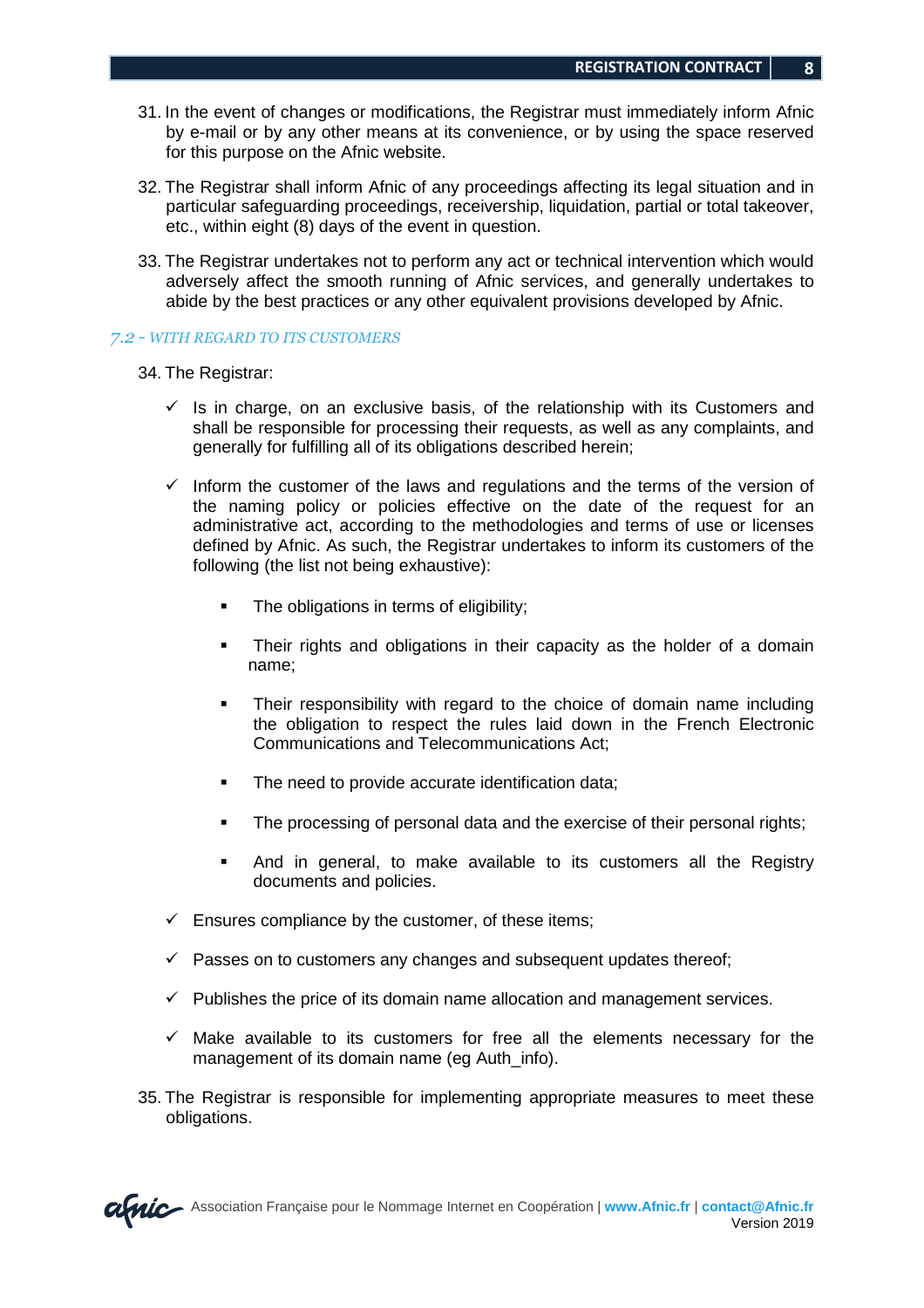- 36. The Registrar undertakes to contact its customers each year in order to update the identification data in the database maintained by Afnic. The Registrar implements all the means it deems necessary to fulfil this obligation.
- 37. The Registrar shall be personally responsible for third-party claims which may arise in connection with the registration or renewal of a domain name.
- 38. It cannot rely on the responsibility of Afnic and, as such, shall refrain from referring the relevant third parties to Afnic and to its services to the extent that Afnic is not in charge of the relations with applicants on the one hand, and only has the information communicated to it by the Registrar on the other.
- 39. The Registrar shall take the measures it considers appropriate with respect to the information communicated to it by a third party.
- 40. When the claim is liable to incur Afnic's responsibility, the Registrar shall inform Afnic of same without delay.

#### *Article 8 - Database maintained by the Registry*

- 41. The database is the only public database of reference as laid down in the French Electronic Communications and Telecommunications Act.
- 42. The Government holds all rights to the database.
- 43. The Registry constitutes the database based on information provided to it by the Registrars.
- 44. Afnic has a right to use the database.
- 45. As such, it defines the rules for constituting, publishing, accessing, and maintaining in operating condition the database and any other database that could be formed using the database.
- 46. Accordingly, the Registrar undertakes not to:
	- $\checkmark$  Cause direct or indirect harm to the intellectual property rights of Afnic or its legitimate interests;
	- $\checkmark$  Use information contained in the database for purposes other than those strictly limited to the technical services involved in administrative acts on domain names, especially their use in operations to send unsolicited messages.
- 47. In accordance with the legal framework relating to the protection of personal data, the Registry ensures that personal data concerning individuals (name, surname, address, telephone, fax, e-mail address) are protected and not published. This process, referred to as "restricted information", applies by default. This protection requires the Registrar to allow, by default and free of charge, the restricted distribution of the personal data of the individual holders.

## *Article 9 -Remuneration of the Registry*

- 48. The billing schedule includes a summary of the billing rates applicable for the current year:
	- $\checkmark$  The amount of the annual fee,

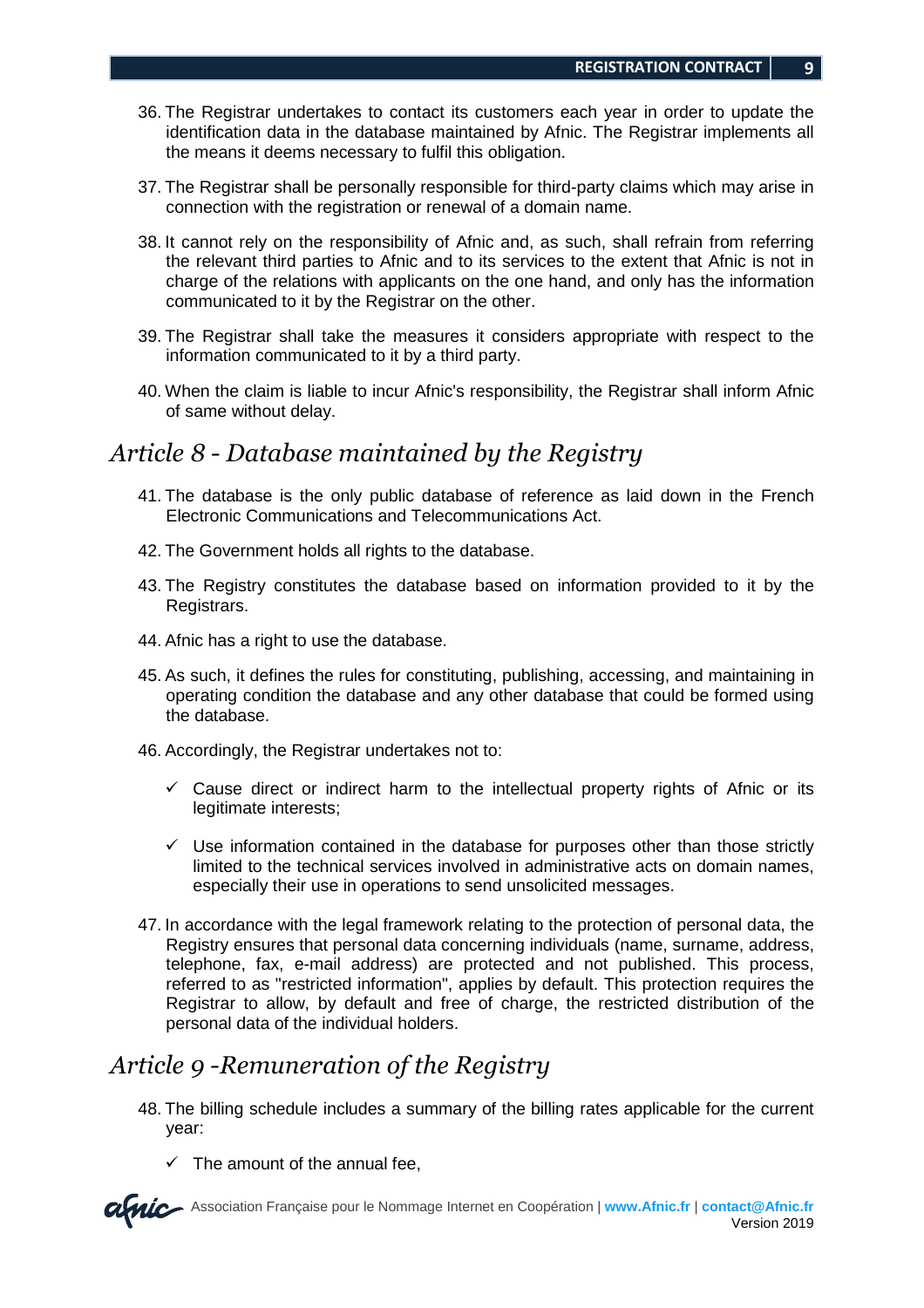- $\checkmark$  The billing rate for each of the administrative acts,
- $\checkmark$  The cost of the other interventions performed by Afnic.
- 49. The billing scale applies per calendar year from 1 January to 31 December of each year.
- 50. The billing scale is adjusted each year and applies from 1 January on the following year.
- 51. When the scale is changed, Afnic notifies the Registrar by any means it deems appropriate, including by sending a simple letter or email.
- 52. The adjustment of the scale may occur exceptionally during the year on decision of the Board of Directors provided that it results in a decrease. In this case, the Registrar is notified electronically at least one month beforehand.

#### *Article 10 - Billing - Settlement*

- 53. The amount of the annual fee is due for the current year.
- 54. It is paid on the date of acceptance of the contract by the Registrar and in the case of renewal on or before 31 January of the current year.
- 55. The amount of the annual fee cannot be refunded, whether in all or in part, for any reason.
- 56. Access to Afnic services is only possible after receipt of payment of the annual fee.
- 57. Afnic invoices at month end all the administrative acts involving domain names. The accounting documents and the statement of transactions are sent to the Registrar by email and are available on the latter's private space.
- 58. Invoices for administrative acts must be paid within thirty days (30 days) after being issued.
- 59. Afnic invoices administrative formalities to the Registrar for the registration period it has selected on behalf of its customer.
- 60. The Registrar shall release the sums due to Afnic by means of one of the means of payment for which it has opted under the terms of this contract or any other terms and conditions fixed by Afnic.
- 61. Any request to change the method of payment is sent by the Registrar to Afnic.
- 62. Afnic also invoices the costs incurred by processing day-to-day operations, in particular but not exclusively, banking reject costs, sending of registered letters, etc., and the administrative costs associated with a specific procedure.
- 63. In case of delay in the payment of amounts owed by the Registrar to Afnic and in consideration of the loss suffered by the Afnic because of this delay, Afnic will apply penalties for late payment equal to three (3) times the legal interest rate in effect between the contractual date of payment and the effective date of payment, without affecting any other compensation it may seek.

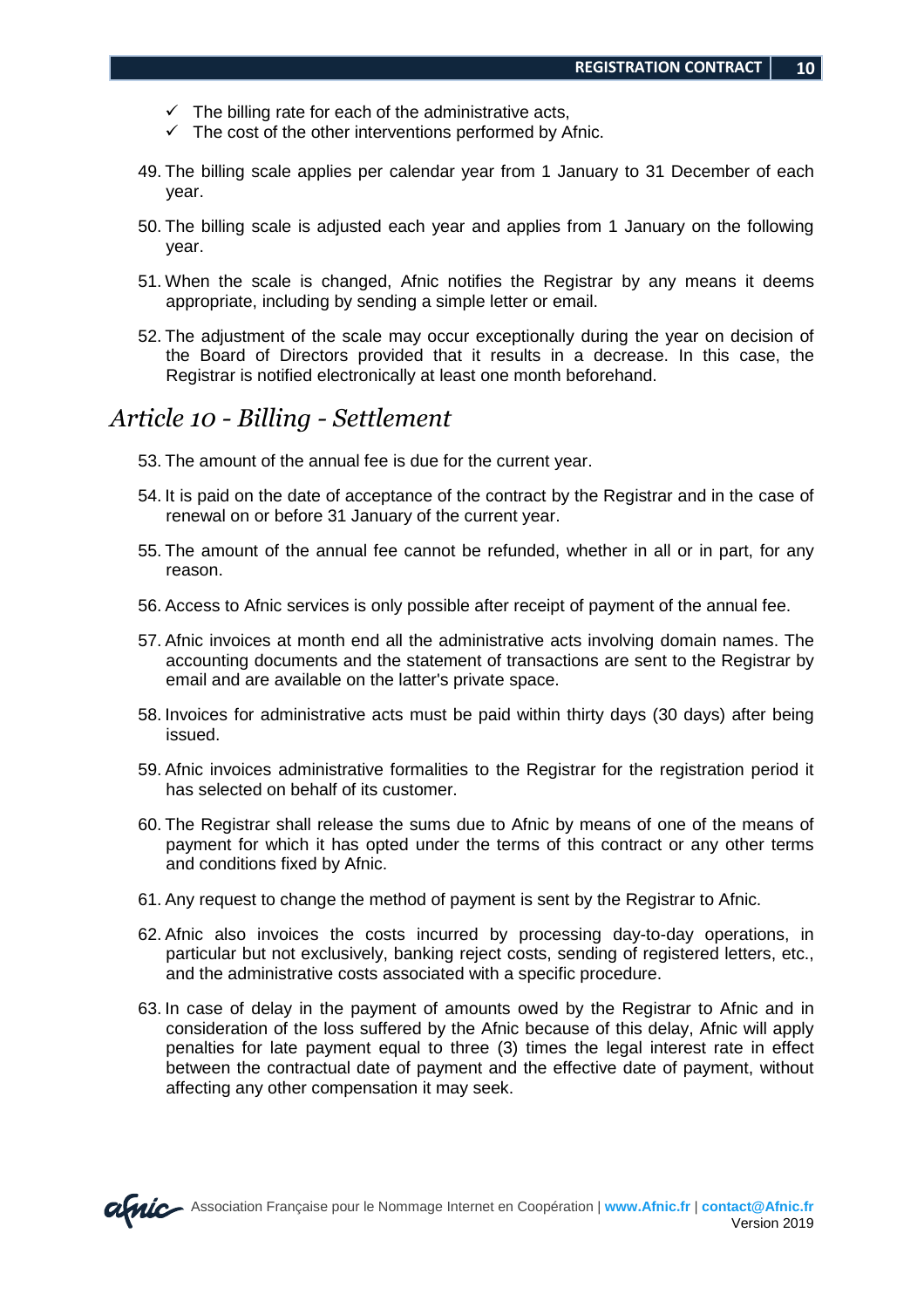#### *Article 11 – Liability / Warranty*

- 64. The Registrar expressly acknowledges that it has an obligation of result with respect to the Registry Operator for all the legal and contractual obligations it is tasked with ensuring, and unreservedly agrees to fulfil that obligation.
- 65. The Registrar expressly acknowledges that it follows on from its acceptance of that obligation of result that Afnic cannot be held liable for any consequences of any kind resulting from its activities as a Registrar in general, and from a claim or legal or other proceedings in relation to the registration of a domain name in particular.
- 66. The Registrar hereby states that:
	- $\checkmark$  Any dispute or claim, of whatever kind, resulting from the registration and/or use of a domain name is directly associated with its business and its obligations as the Registrar and shall be personally responsible for same;
	- $\checkmark$  It must accept and agree to indemnify Afnic against any claim, petition, or application from third parties arguing that Afnic has violated their rights or has not respected the statutory provisions or the naming policy;
	- $\checkmark$  It will take charge of any penalties and all expenses charged to Afnic either through a court ruling or following an out of court settlement of a lawsuit;
	- $\checkmark$  It will bear the costs incurred by Afnic further to an appeal by Afnic in a case even if the appeal in question involves no direct claim against Afnic and is only made in order to inform Afnic or as part of a petition to have Afnic declared party to a judgement to be rendered;
	- $\checkmark$  It will bear the costs incurred by the Afnic resulting from any civil or criminal lawsuit that Afnic may be required to expedite in order to protect its interests and/or prevent its liability from being incurred;
	- $\checkmark$  It will intervene in any judicial or extrajudicial proceedings against Afnic, either spontaneously or at the first request of Afnic and that, notwithstanding its eventual inaction, Afnic will be justified in claiming payment of all the lawyers' fees and expenses made necessary in order to defend the interests of Afnic, and expressly agrees to same;
	- $\checkmark$  That the foregoing provisions shall apply notwithstanding the existence of an error attributable to the Registrar under these terms and conditions, the guarantee being caused by the quality of the accredited registrar without it being necessary for Afnic to qualify a fault under the provisions of the French Electronic Communications and Telecommunications Act, the naming policy or policies or these terms and conditions;
	- $\checkmark$  It hereby waives its right to invoke against Afnic any exemption from liability or compensation ceiling.
- 67. This clause shall be applicable even in the case of the cancellation, suspension, resolution or termination of this Agreement.

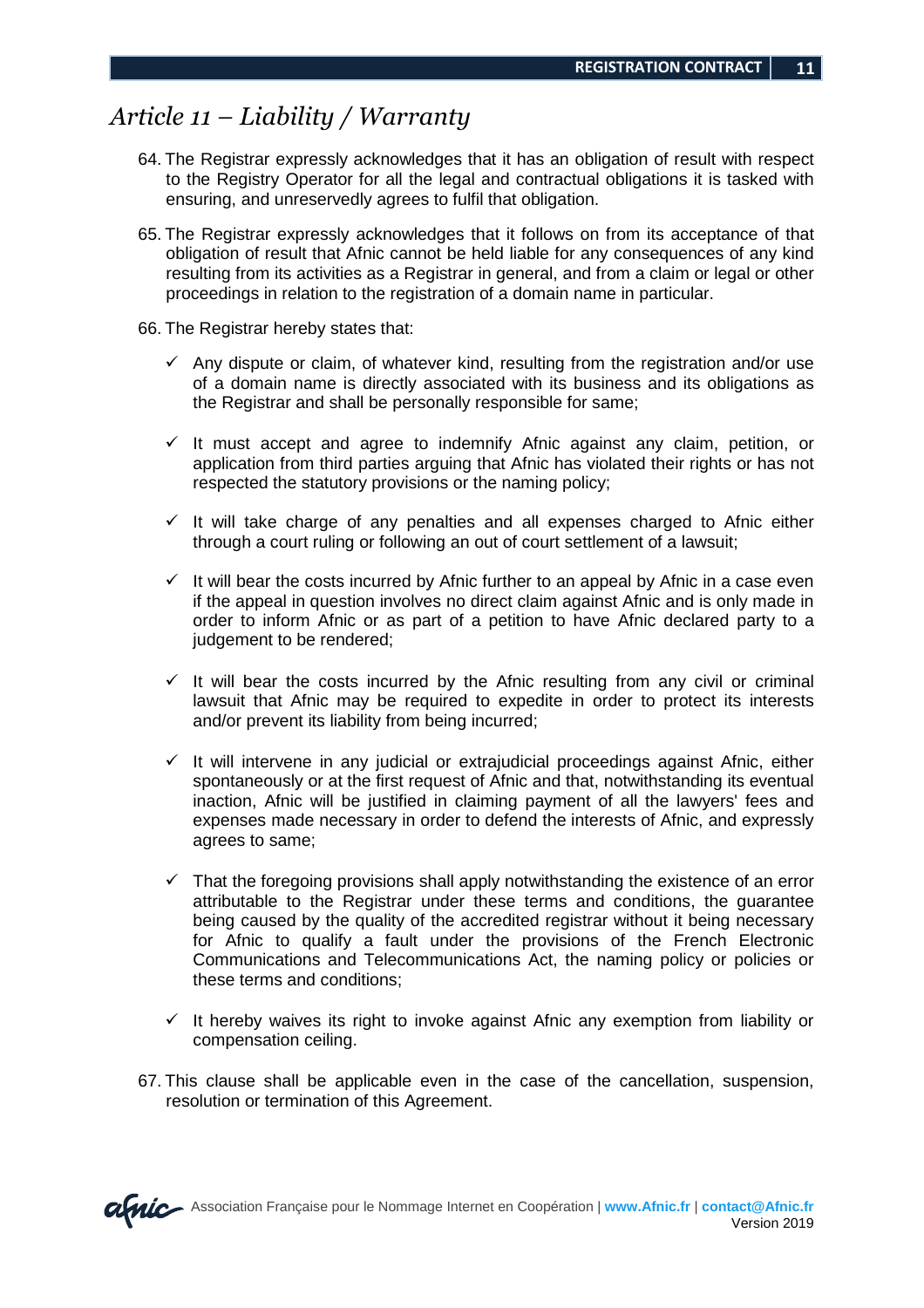#### *Article 12 – Remote Access – Identifiers*

- 68. The Registrars have personal and confidential identifiers that are issued by Afnic so that they can access the applications reserved for Registrars.
- 69. The technical implementation of these identifiers (login / password, digital signature and certificates, etc.) are defined by Afnic and the Registrar agrees to implement them according to the instructions provided by Afnic.
- 70. The Registrar is solely responsible for the use, preservation and confidentiality of his or her identifier(s) as well as all and any confidential data transmitted by any Afnic.
- 71. If Registrars are allowed to modify all or part of their identifiers, such modification shall be at the sole discretion of the Registrar, and under its sole responsibility.
- 72. Any use of the identifier(s) indisputably implies use of the service by the Registrar until an objection is raised.
- 73. The Registrar agrees to inform Afnic immediately, using any suitable means, of any communication problems with third parties, of the theft of their identifier(s), and in general of any risk of compromise of the confidentiality of such identifiers. This information shall be confirmed by registered letter with acknowledgement of receipt.

#### *Article 13 – Agreement on Evidence*

- 74. Exchanges between Afnic and the Registrar may occur electronically through the addresses specified by the parties.
- 75. Documents in electronic format that are exchanged between the parties shall serve as evidence, in that they identify the persons involved and they are made and kept by Afnic under reasonable conditions ensuring their integrity. In case of disagreement between the parties, the information stored on the Registry Operator's servers represents evidence between the parties.
- 76. Afnic is pursuing a dematerialization policy to facilitate relations with the Registrars and the implementation of administrative acts. Before any dematerialized services are opened, Afnic will first inform the Registrars of the terms and conditions.

#### *Article 14 – Documentary Evidence and Electronic Archiving*

- 77. The Registrar is responsible for the elements and/or documents it communicates to Afnic. It ensures the preservation of the documents that are given to it by its customer.
- 78. It is its responsibility to send Afnic the necessary supporting documents when such communication is required. In all other cases, it communicates the elements and/or documents at the request of Afnic under this contract.
- 79. The Registrar shall determine how it will preserve the data and documents it possesses. Afnic shall not be held responsible for:
	- $\checkmark$  an inability to send these items;
	- $\checkmark$  the sending of items of which the probative value is contested.

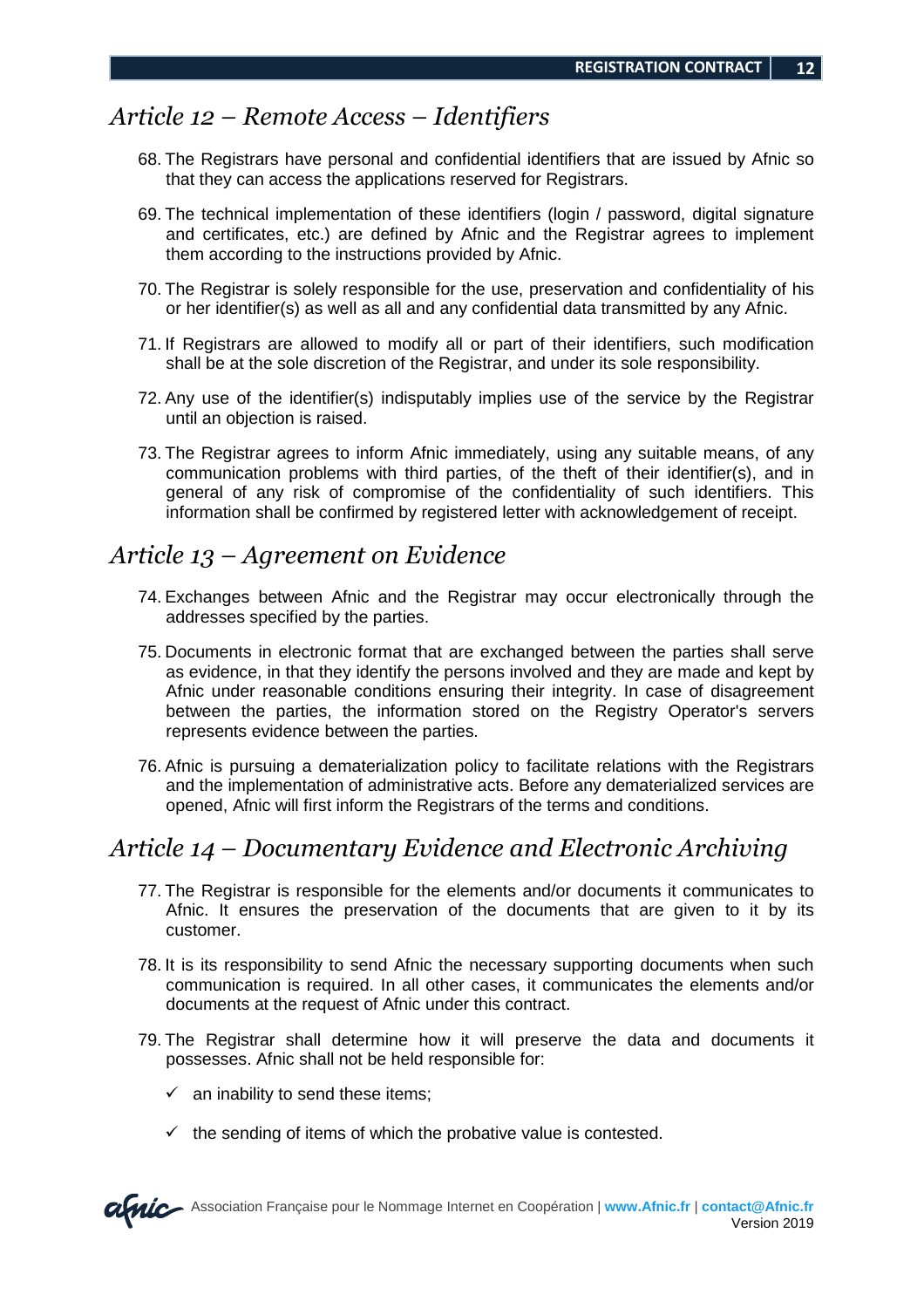#### *Article 15 - Checks*

- 80. Pursuant to the French Electronic Communications and Telecommunications Act, the Registrars carry out their business under the control of the Registry.
- 81. Afnic may therefore carry out spot checks on request or on its own initiative.
- 82. These checks may be performed on documents or on the premises of the Registrar.
- 83. The check on documents is made if Afnic asks for further information on one or several items and/or documents. The Registrar communicates the items and/or documents requested within a maximum of 72 hours, which may be decreased to 48 hours in an emergency.
- 84. The check can be performed on the Registrar's premises if 72 hours' advance notice is given. In this case, the Registrar will provide Afnic with the information and documents requested at the meeting. Unless proof is provided that it is physically impossible to deliver the items / documents in a meeting, the Registrar will be required to submit such items within 48 hours after the meeting.
- 85. Afnic may request any type information and documents as long as they are related to the present contract and the domain name managed by the Registrar.
- 86. Pending regularization, Afnic is entitled to suspend the Registrar's account.
- 87. It is hereby stated that in any event, the checks carried out or not in any way exonerate the Registrar of its obligations.

#### *Article 16 – Collaboration*

- 88. The parties agree to work closely together within the context of their relationship.
- 89. The parties undertake to continue to work actively and regularly provide each other with all the information requested.
- 90. The Registrar shall communicate to Afnic any difficulties it experiences while fulfilling this contract, so that they can be dealt with as soon as possible and in order to maintain security in the naming zone organized at Afnic.
- 91. The Registrar agrees to co-operate and work with Afnic and, where appropriate, to collaborate with the other Registrars to ensure effective fulfilment of any Afnic request regarding the administration of a domain name in the .fr naming zone, including requests to block, transfer or delete a domain name.

#### *Article 17 – Confidentiality*

- 92. The parties agree to observe the requirement for keeping confidential any type of information they acquire while carrying out this contract.
- 93. This obligation of confidentiality does not apply:
	- $\checkmark$  To the disclosure of the required information in the database maintained by the Registry;
	- $\checkmark$  For situations in which either party needs to divulge this information within the context of a legal proceeding, for whatever reason;

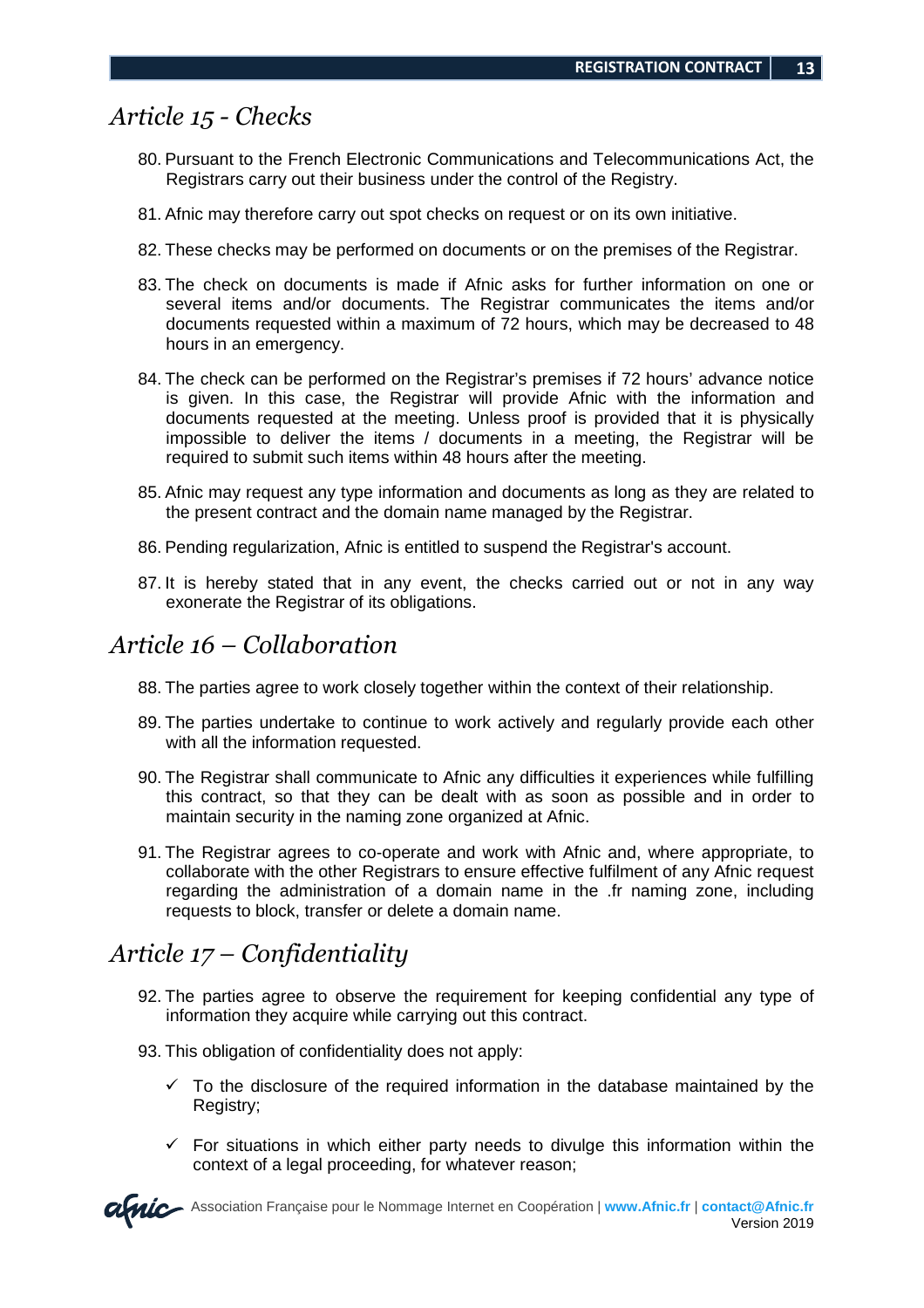- $\checkmark$  At the request of authorities with the right of communication;
- $\checkmark$  Should either party need to provide evidence to the tax authorities in support of accounts created while fulfilling this contract;
- $\checkmark$  To the accountants and auditors of the parties, the latter being subject to professional secrecy with regard to their Registrar under article 378 of the French Penal Code of Law.
- 94. The provisions of this article shall remain in effect even after the end of the contractual relationship established between Afnic and the Registrar.

#### *Article 18 – Intellectual Property*

- 95. The website includes, but is not limited to trademarks, drawings, models, images, text, photos, logos, corporate identity, software, search engines, databases and domain names which are made available to the Registrar shall be and shall remain the exclusive property of Afnic.
- 96. Afnic freely enjoys all of its intellectual property rights. It shall establish, as may be necessary, the terms under which third parties may use the rights it holds to these items, and shall notify the Registrar of same. In the absence of any special provisions, their use is strictly limited to meet the present terms and conditions.
- 97. The Registrar shall comply with all of the intellectual property rights, industrial rights, literary and artistic rights held by Afnic. The Registrar shall not use and/or reproduce Afnic's trademarks, logos or other distinctive signs without the express prior permission of Afnic.
- 98. Any reproduction and/or representation, in whole or in part, of one of these rights, without the express permission of Afnic, is prohibited and would constitute an infringement sanctioned under Articles L.335-2 et seq. of the French Intellectual Property Code.
- 99. As a result, the Registrar is prohibited from any action or activity that might adversely affect, directly or otherwise, Afnic's intellectual property rights.
- 100. This Agreement does not in any way assign to the Registrar any type of intellectual property rights to the items belonging to Afnic.

#### *Article 19 - Protection of Personal Data*

- 101. Within the context of the contractual relations established between Afnic and the Registrar, the processing of personal data carried out for domain name operations falls under two categories of processing according to their main respective purposes:
	- $\checkmark$  The processing of personal data by the Registrar for the provision of services on the domain names under the .fr;
	- $\checkmark$  The processing of personal data by Afnic for the administration of the .fr naming zone.
- 102. Each of the parties is the data controller for the processing operations that they perform. Each party is also the recipient of personal data processed by the other for the purposes of its own processing operations.

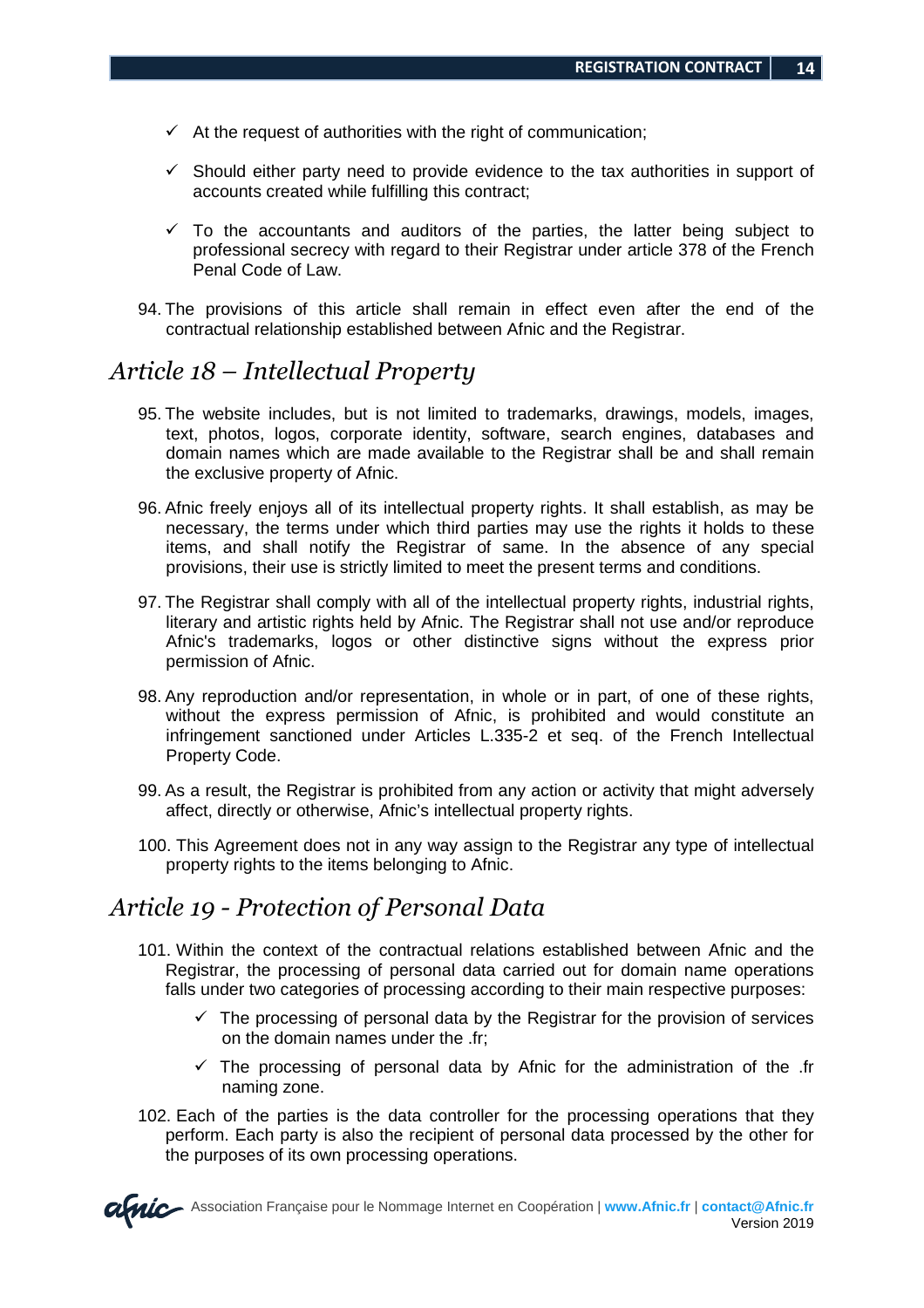- 103. Within the context of communication of personal data to Afnic by the Registrar, the Registrar guarantees that:
- $\checkmark$  The resulting obligations of the rules in force applicable to the processing of personal data and, in particular, Regulation (EU) 2016/679 of the European Parliament and of the Council of 27 April 2016 applicable from 25 May 2018 (hereinafter 'the European Data Protection Regulation "or" GDPR") have been complied with by it, including (1) the implementation of appropriate technical and organizational measures to ensure and be able to demonstrate that the processing is carried out in accordance with the GDPR, (2) the obligation to inform the persons concerned and to obtain the consent of the latter when necessary, (3) the implementation of means of collection and processing of data that are fair and lawful, (4) taking into account the personal rights (rights of access, rectification, opposition, etc.) granted to data subjects, (5) data protection from the design stage onwards and the protection of data by default in the implementation of processing, (6) the maintenance of the register of processing activities carried out under its responsibility, (7) the obligation to ensure the security of personal data with, where appropriate, the carrying out of an impact analysis on data protection or even the prior consultation of the supervisory authority;
- $\checkmark$  That personal information may be sent legally to Afnic;
- $\checkmark$  That the latter may use this information freely within the context of its activities and within the limits of complying with legal obligations;
- $\checkmark$  That the personal information that is sent or transmitted is correct, complete and, if necessary, updated; appropriate steps must be taken to ensure that data that are incorrect or incomplete with respect to the purposes for which they are collected or processed are deleted or corrected. The Registrar shall notify Afnic of any rectification or deletion of personal data or any limitation of the processing carried out in accordance with the European Data Protection Regulation.
- 104. In any case, Afnic reserves the right to establish exclusion lists pursuant to deliberation No. 2007-246 of the French Data Protection Authority (CNIL) of 13 September 2007, without having to inform the Registrar beforehand.
- 105. Personal data provided by the Registrar is subject to automated processing implemented by Afnic in accordance with the regulations in force applicable to the processing of personal data and the GDPR in particular.
- 106. Each of the parties undertakes to appoint a data protection officer or a person responsible for ensuring the compliance of the processing of personal data with the European Data Protection Regulation.
- 107. The Registrar agrees to alert Afnic immediately by e-mail or by fax if the CNIL performs an audit on data connected with naming.
- 108. In the case of subcontracting and if the subcontractor does not fulfil its data protection obligations, the party responsible for the processing concerned remains fully liable towards the other party for the performance by the subcontractor of its obligations.
- 109. In case of transfer outside the European Union, the Registrar undertakes and guarantees to Afnic that the level of protection of individuals ensured by the GDPR is not compromised, including in the event of later transfers. When the Registrar is established outside the European Union, the parties undertake to respect the Appendix 3.

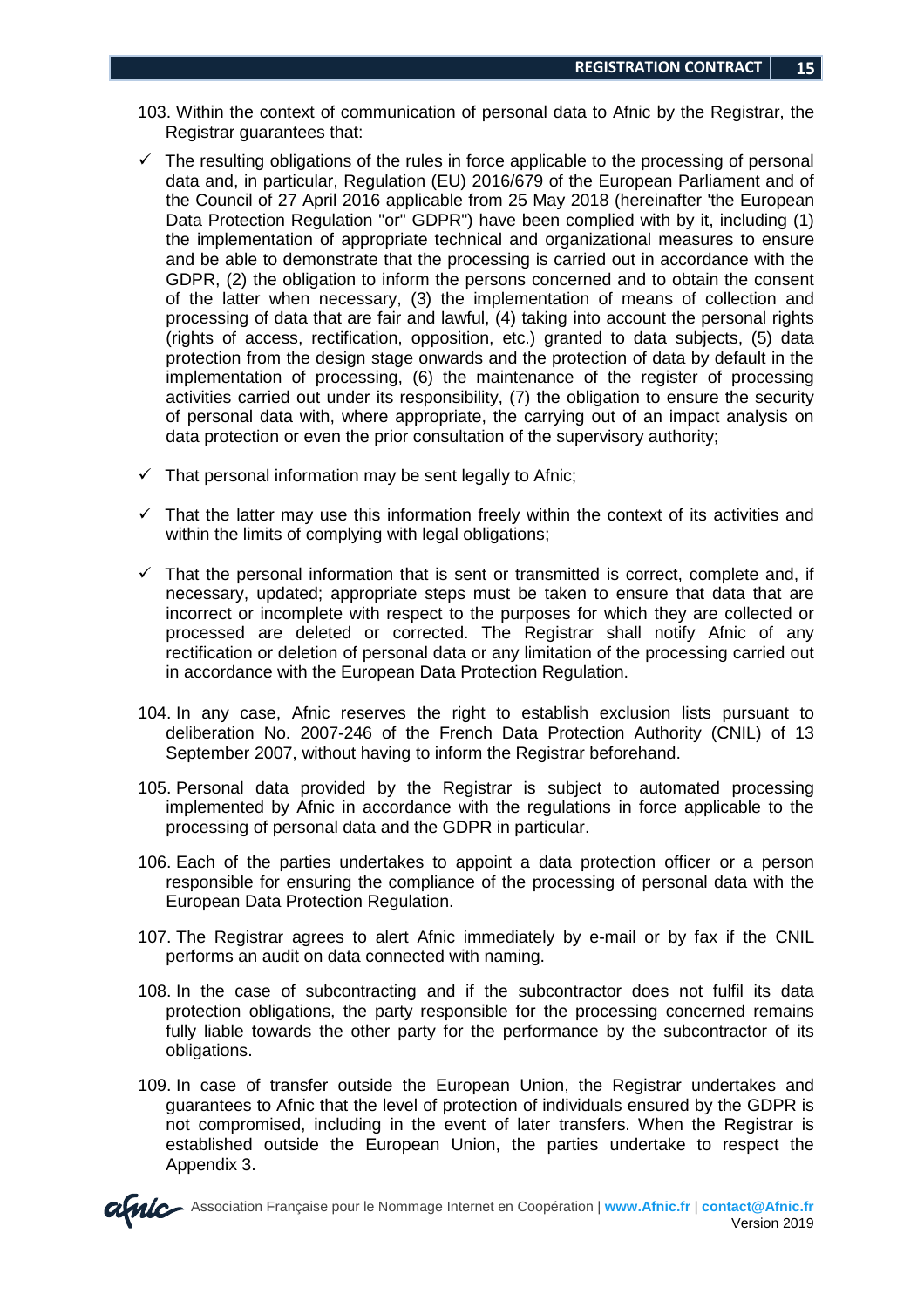- 110. In the event of a security incident that relates to naming data, the Registrar:
	- a. Warns Afnic as soon as the incident has been detected by fast means (priority telephone, SMS) and completes the warning by sending the incident report within 48 hours;
	- b. Cooperates with Afnic so that the CNIL is notified within 72 hours of any personal data breaches that may create a risk to the rights and freedoms of the individuals concerned;
	- c. Cooperates with Afnic so that the latter may communicate to each of those concerned as soon as possible any personal data breaches that may create a serious risk for their rights and freedoms.

#### *Article 20 - Administrative formalities - Authorization*

- 111. Each party shall, for its part, ensure that it has obtained all the necessary administrative authorizations that are necessary for the performance of its duties.
- 112. The Registrar must necessarily, as far as it is concerned, be accredited by the Registry.

#### *Article 21 - Promotion - Advertising*

- 113. Afnic posts on its website the information provided by the Registrar for its services. The accuracy of the information provided and update thereof is the sole responsibility of the Registrar. Ultimately, this directory will specify the type of services offered and the nature of the target audience for each Registrar.
- 114. In addition, Afnic will call upon an independent third-party partner to establish a public report on Registrars. The report will measure and compare the quality of certain services of Registrars and the pricing of public offerings.
- 115. Afnic will also establish a specific listing of Registrars which satisfy certain conditions such as passing technical tests and providing all the services of the .fr TLD.
- 116. In no case may the initiative taken by Afnic and that of the public report on Registrars be regarded as constituting an official accreditation, approval, or label.
- 117. Afnic intends to serve as a promotional relay for Registrars and to this end may engage in a number of promotional and/or advertising campaigns.
- 118. Afnic may also initiate and organize "special operations" designed to develop the naming zones that it administers.
- 119. Each Registrar is responsible for deciding whether or not to participate in the "special operations" organized by Afnic under the conditions that will have communicated to it beforehand.
- 120. The participation of each Registrar in a "special operation" may be subject to a specific contract pursuant to the present contract.

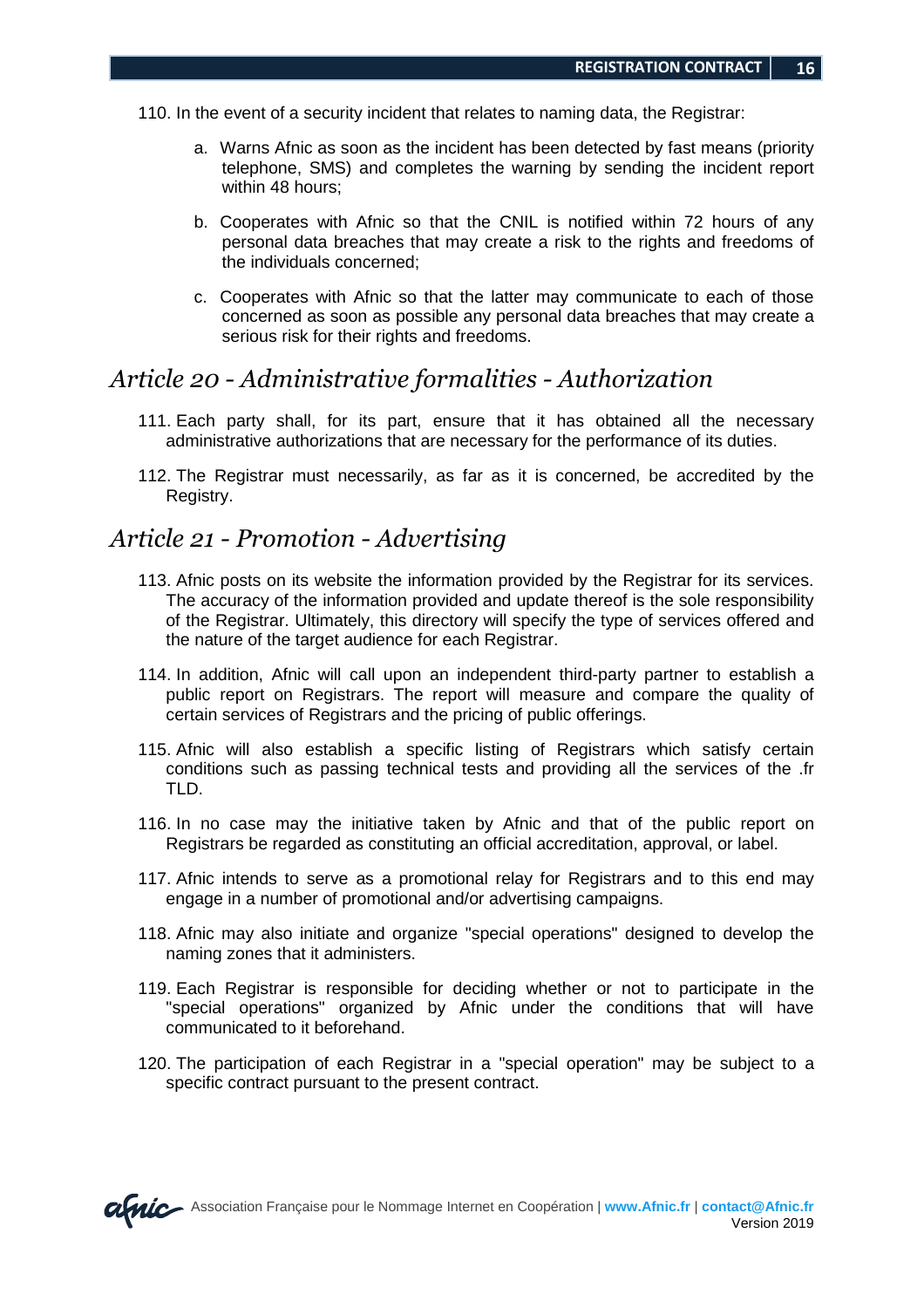Version 2019

#### *Article 22 - Subcontracting / Reseller*

121. The Registrar may subcontract all or part of its services, or use a reseller, but in all cases remains solely responsible for the proper implementation of this contract.

#### *Article 23 – Insurance*

122. Each party declares that it is insured against any harmful consequences of the acts for which it could be held liable in connection with the implementation of this Agreement with a reputable insurance company.

#### *Article 24 – Penalties*

- 123. If the Registrar fails to perform any one of its obligations, Afnic may impose on the Registrar one of the following penalties:
	- $\checkmark$  Email Warning: The warning is a minor penalty. The purpose of this penalty is to remind the Registrar of its obligations;
	- $\checkmark$  Temporary Suspension: temporary suspension is in connection with a breach that is more serious than a non-compliance resulting in a warning. In case of the temporary suspension of its account, the Registrar may not proceed with any new administrative action on the domain names it manages, nor may it seek any new registrations. The temporary suspension shall not affect the payment of amounts due to the Afnic by the Registrar.
- 124. The sanction ordered by Afnic shall be commensurate with the seriousness of the non-compliance.
- 125. The sanctions are independent of each other and are not considered mandatory steps.
- 126. The procedure for notifying the Registrar of a breach is as follows:
	- $\checkmark$  Afnic sends a registered letter with acknowledgement of receipt to the Registrar notifying it of the breach(es) discovered and the penalty/penalties it intends to impose
	- $\checkmark$  the Registrar has a period of one (1) month in which to respond to Afnic and to state its position;
	- $\checkmark$  The penalty in question is imposed or not imposed, depending on the Registrar's response;
	- $\checkmark$  If the Registrar fails to respond, this is considered as an acceptance on its part.
- 127. In case of behaviour that impairs Afnic's quality of service to its customers and hinders the smooth operation of the tools available, Afnic reserves the right to take all protective measures to safeguard the technical environment.
- 128. Upon discovery of the incident, Afnic contacts the Registrar concerned using the identification details in this contract.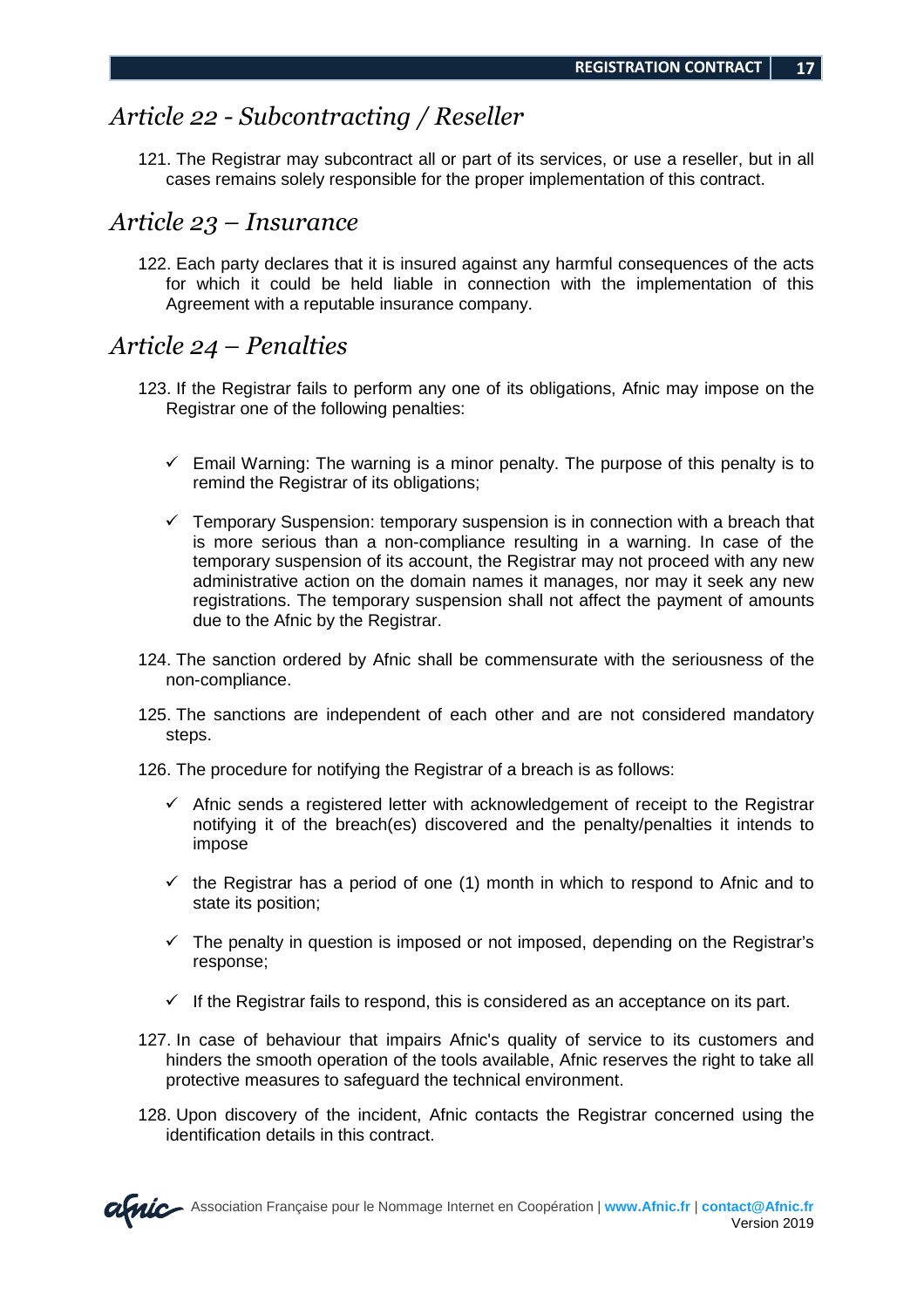- 129. Afnic informs the registrar of the situation, the emergency measures taken and asks it to immediately take the corrective measures required for the return to normalcy.
- 130. Imposition of penalties helps ensure optimum quality in the services rendered.

#### *Article 25 – Termination*

- 131. In case of a serious or repeated failure by the Registrar to fulfil an obligation which is not repaired within the lead-time set by Afnic, the latter shall automatically order the termination of this contract by registered letter with acknowledgement of receipt after a notice period of fifteen (15) days.
- 132. The Registrar can contact Afnic at any time to rectify the situation.
- 133. In the event of the transfer of a domain name from one registrar, whose registration contract has been terminated for non-performance of its contractual obligations, to another registrar, referred to as the "transferee registrar," the registration contract of the recipient registrar will be automatically terminated if:
	- The officer(s) of each of these registrars is (are) the same and
	- The officer(s) has (have) not paid, in whole or in part, to Afnic the amounts due or claimed by it for whatever reason. "

#### *Article 26 - Non-renewal of the contract by the Registrar*

- 134. The Registrar may terminate this Agreement by registered letter with acknowledgement of receipt sent to Afnic:
	- $\checkmark$  At the time of the revision of the contract and / or invoicing schedule by or before 31 December of the current year. The termination shall take effect from 31 December of the current year;
	- $\checkmark$  Before the expiry date of the current contract period, subject to compliance with a 30-day notice, by notifying Afnic of its wish not to renew the contract.

#### *Article 27 – Consequences of the Termination of Contractual Relations*

- 135. Upon termination of the contractual relationship for any reason whatsoever (total or partial suspension in business activities, bankruptcy, assignment, termination for default, etc.) Afnic disables the account of the Registrar on the day of the effective cessation of contractual relations and removes its name from the list of Registrars available online.
- 136. The Registrar agrees to inform its customers that they need to select a new the Registrar for all the orphan domain names they hold.
- 137. It is the Registrar's responsibility to ensure the migration of the domain names it manages under this contract on or before the date of the termination of contractual relations.
- 138. Moreover, in case of expiration or termination of the contract for any reason, the customer shall have the right to request that the Registrar provide the customer with all the information it will need to prepare the migration of orphan domain names.

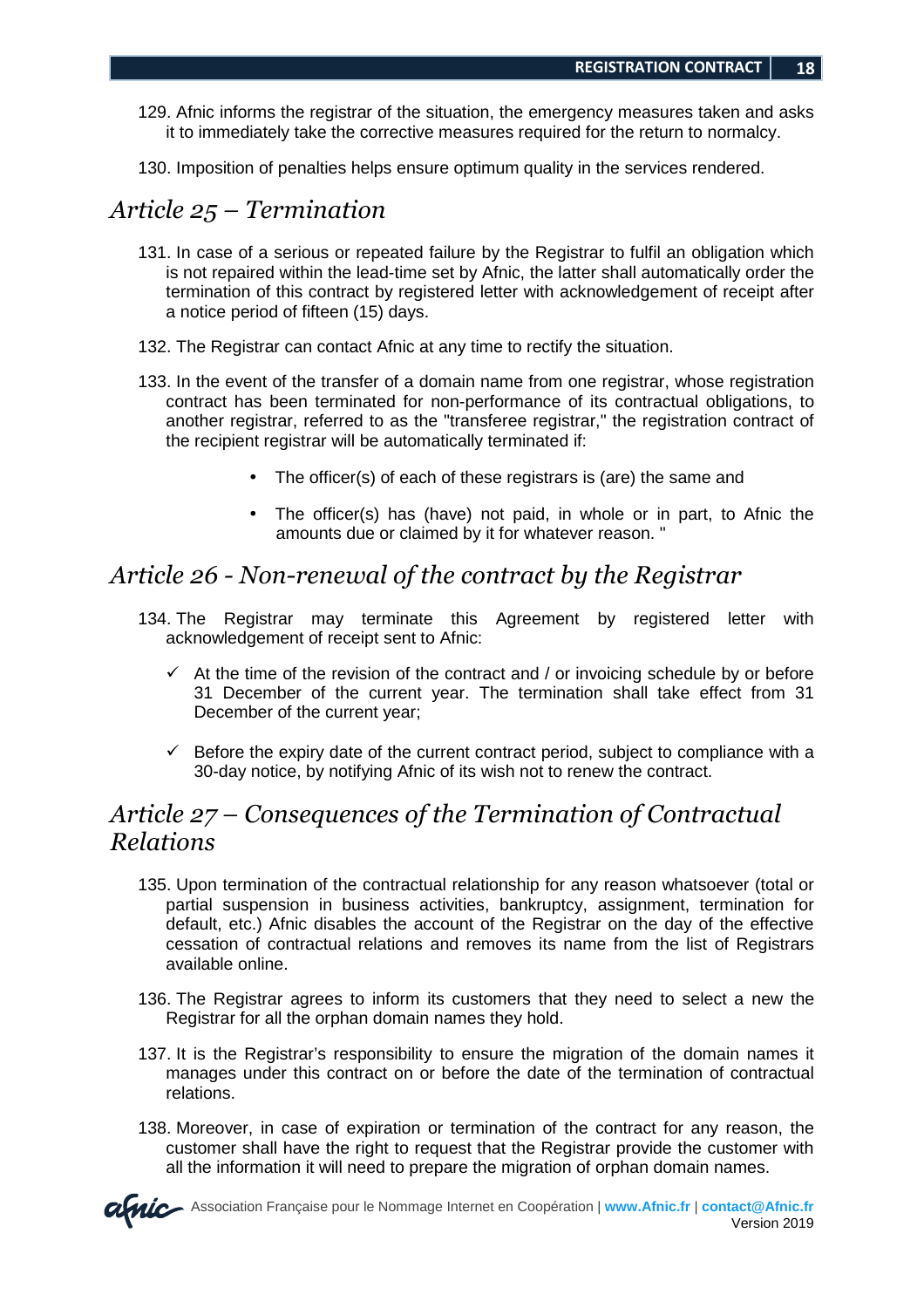- 139. The Registrar assumes full responsibility for the claims and appeals of its customers in this respect.
- 140. Although it is not required to do so, Afnic may contact the Registrars' customers direct to advise them of the situation and ask them to choose a new Registrar. In this case, the Registrar shall bear the costs of any kind (including postage) corresponding to the steps taken by the Afnic in its place and stead.
- 141. The termination of contractual relations for any reason (total or partial cessation of activities, collective bargaining, transfer/assignment, termination due to breach, etc.) necessitates the immediate payment of amounts due, including any penalties as described above.
- 142. As of the date of cessation of contractual relations, the Registrar undertakes to return all the documents supplied by Afnic and to refrain from using the documents, codes and identifiers sent by Afnic. Unless these are returned within fifteen days (15 days) of the cessation of contractual relations, the Registrar undertakes to destroy all the documents supplied and to delete the identifiers allocated by Afnic. Moreover, the Registrar agrees to stop using any logo, trademark or other distinguishing sign of Afnic.
- 143. The removal of accreditation occurs automatically, without notice or notification, in the event of non-renewal or termination of the registration agreement

#### *Article 28 – Assignment of Agreement*

- 144. For reasons dictated by the proper administration of domain names in the naming zone organized by Afnic and in order to safeguard the interests of the Registrar's customers, the rights and obligations inherent to this contract may only be subject to a total or partial transfer for consideration under the following cumulative conditions:
	- $\checkmark$  Afnic is given prior notice;
	- $\checkmark$  All the amounts due to Afnic by the original Registrar are fully paid and effectively collected by Afnic;
	- $\checkmark$  Afnic receives, via registered mail with acknowledgement of receipt, formal agreement the original Registrar and the Registrar that assumes responsibility for the terms of this contract;
	- $\checkmark$  The Registrar that takes over the contract is already accredited by Afnic in accordance with the provisions covering transfers in the Article entitled "Contract termination";
	- $\checkmark$  Afnic receives, within 30 days of the transfer/assignment, the new contract duly signed by the new Registrar including, in particular, its contact information;
	- $\checkmark$  The fate of all the domain names managed by the original Registrar is taken into consideration, and all the customers are notified regarding the change to be made by the latter.
- 145. Afnic may assign all or part of the rights and obligations defined in this contract to any legal entity of its choice, on condition that it informs the Registrar.

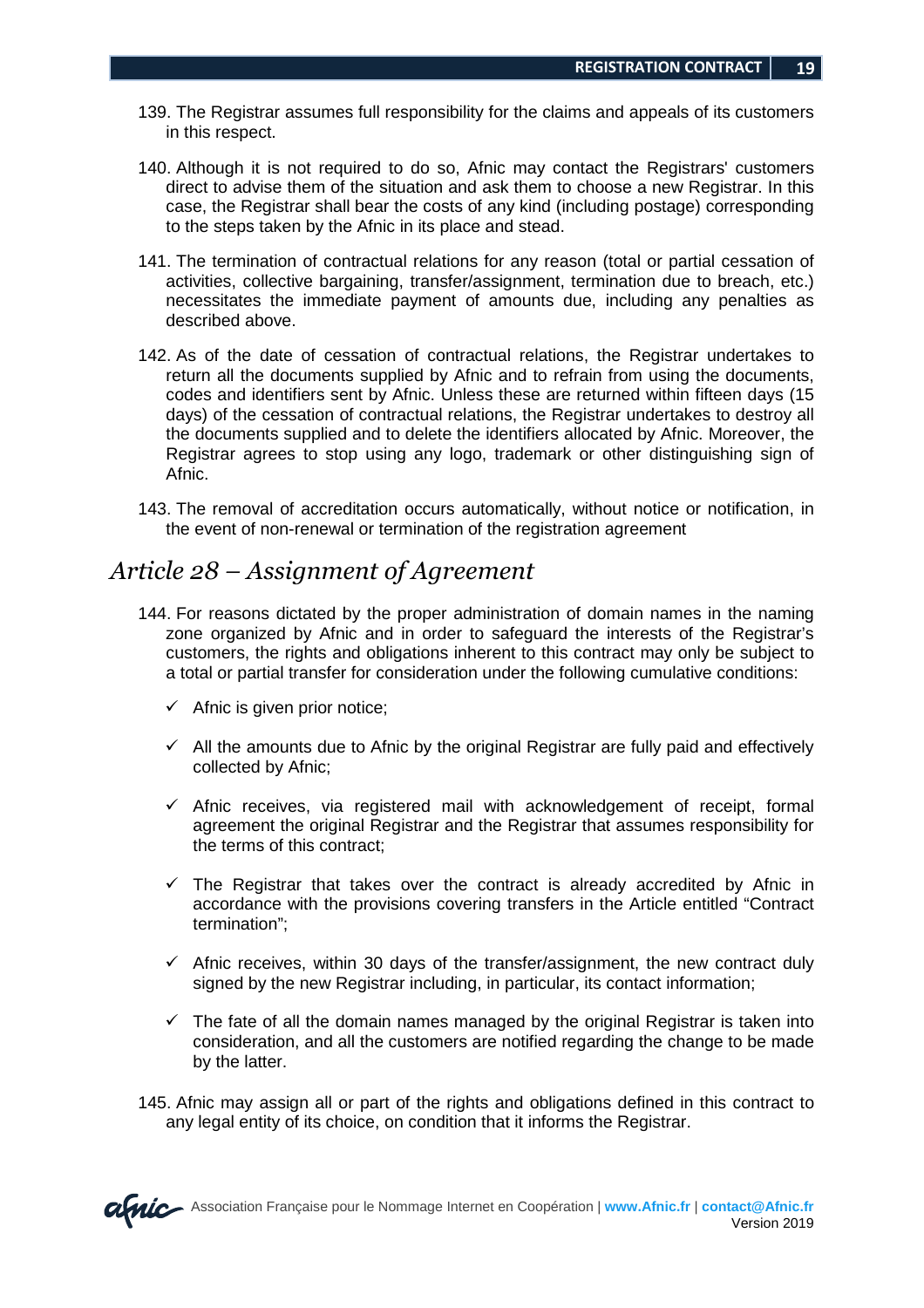#### *Article 29 - Nullity*

146. If one or more provisions of this Agreement are held to be invalid or declared as such under any law, regulation or following a final decision of a competent jurisdiction, the remaining provisions will continue to have their full effect and scope.

#### *Article 30 – Headings*

147. In case of difficulty in interpreting any of the headings to any of the clauses in this Agreement, the headings are deemed to be non-existent

#### *Article 31 - Force Majeure*

- 148. Any case of force majeure shall suspend performance of this Agreement.
- 149. In cases of force majeure lasting longer than one (1) month, this Agreement shall be automatically terminated ipso jure, unless the parties agree otherwise.
- 150. Events that the French courts and tribunals typically deem to be cases of force majeure shall be expressly considered herein as cases of force majeure or accidents.

#### *Article 32 – Independence of the parties*

- 151. The parties acknowledge that each of them acts on its own behalf as independent entities and are not considered to be agents of one another.
- 152. Neither of the parties may undertake anything in the name of and/or on behalf of the other party.
- 153. In addition, each party remains solely responsible for its actions, allegations, undertakings, services, products and staff.

#### *Article 33 – Entire Agreement*

154. The registration contract, consisting of all the documents referred to in the article entitled "Contract Documents", stipulates all the obligations of the parties.

#### *Article 34 - Good Faith*

155. The parties hereby agree to perform their obligations with the utmost good faith.

#### *Article 35 – Genuineness*

- 156. The parties declare that the obligations in this contract are genuine.
- 157. As such, the parties hereby state that, to their knowledge, they possess no item which, if it had been communicated, would have changed the consent of the other party.

#### *Article 36 – Notification*

158. The letters of notification and/or of formal notice or any other form of notification made pursuant to the provisions of the French Electronic Communications and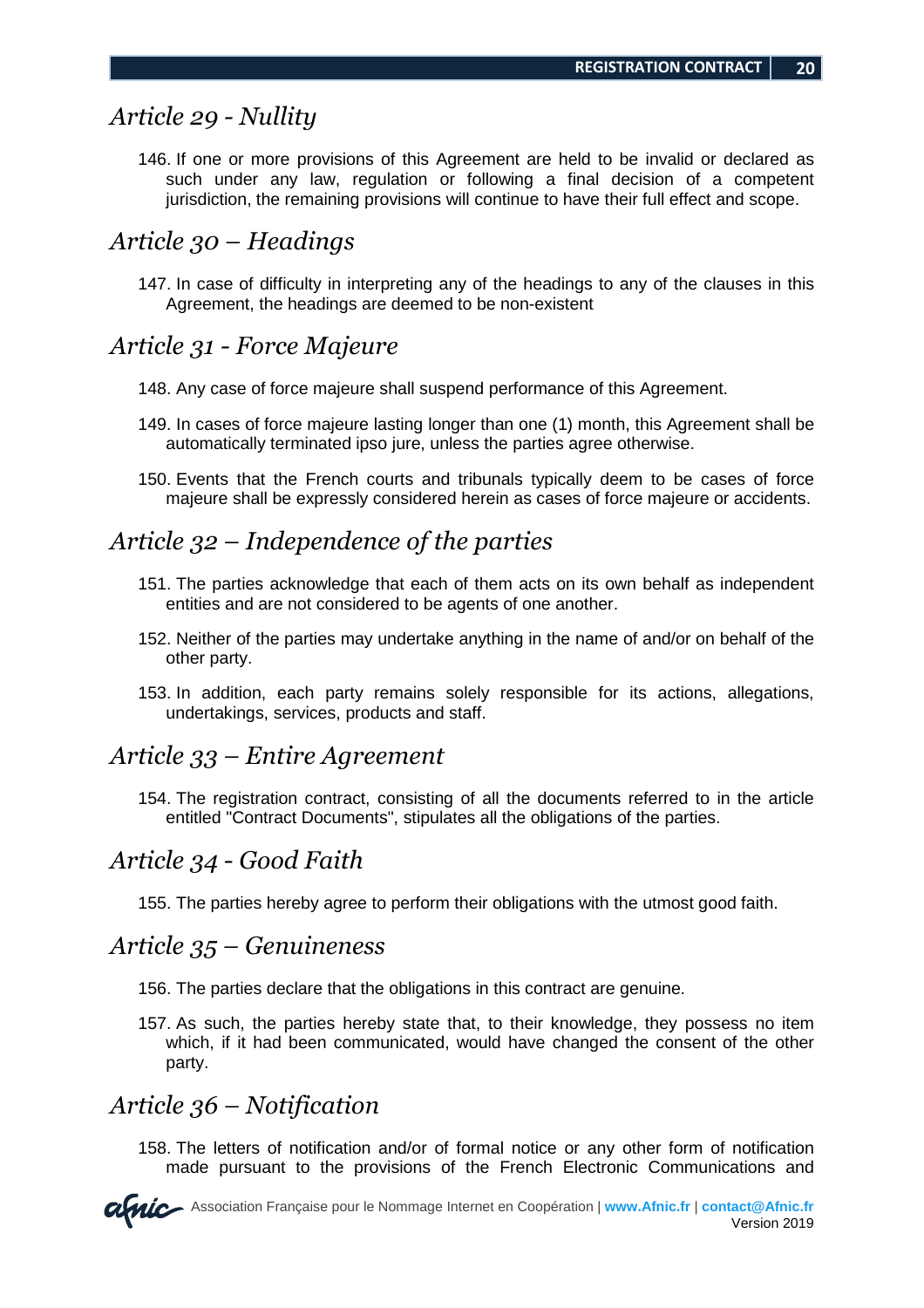Telecommunications Act and to these terms and conditions will be sent to the addresses listed on the first page hereof.

159. Any change of address must be notified to the other party.

#### *Article 37 – Language*

160. Only the French version of this agreement shall prevail between the parties.

#### *Article 38 - Governing Law*

161. The provisions of this contract are governed by French law.

#### *Article 39 - Jurisdiction*

162. In case of a dispute, and after attempts have been made to seek an out-of-court settlement, express jurisdictional authority is assigned to the District Court of Versailles, notwithstanding a plurality of respondents or a guaranteed appeal, even for urgent proceedings or protective urgent or on-demand proceedings.

#### *Article 40 - Enforceability*

- 163. By obtaining accreditation, the Registrar becomes a customer of Afnic.
- 164. In the case of revision of the contract, Afnic shall address the revised version to the Registrar, in the form of its choice, no later than 1 December of each year.
- 165. The new contractual terms and conditions shall automatically apply from 1 January the following year, unless the customer terminates the contract within the time-frame allowed by the contract.
- 166. Pursuant to articles 1369-1 of the French Civil Code of Law, Afnic may send the new version of the contracts via electronic mail to the address indicated by the Registrar; or may disseminate, on-line within the section designated for the Registrars, the modified version of the contract by inviting the Registrars to connect to the Afnic website and to become familiar with its contents. Since it involves contractual relations between professionals, the decision has been made expressly to depart from all the rules which, in form and content, are set forth within the aforesaid articles.

#### *Article 41 – Revision of this Agreement*

167. Whenever necessary, the terms of this contract may be revised by Afnic.

- 168. Afnic agrees to modify this contract no more than once per year, except in cases of:
	- $\checkmark$  One of its deliberative bodies renders a specific decision; or
	- $\checkmark$  The Minister in charge of electronic communications requests otherwise; or
	- $\checkmark$  To reflect a change in the regulatory framework or the impact of a court order.
- 169. In this case, the new contract is sent to all the Registrars by Afnic in the form of its choice.